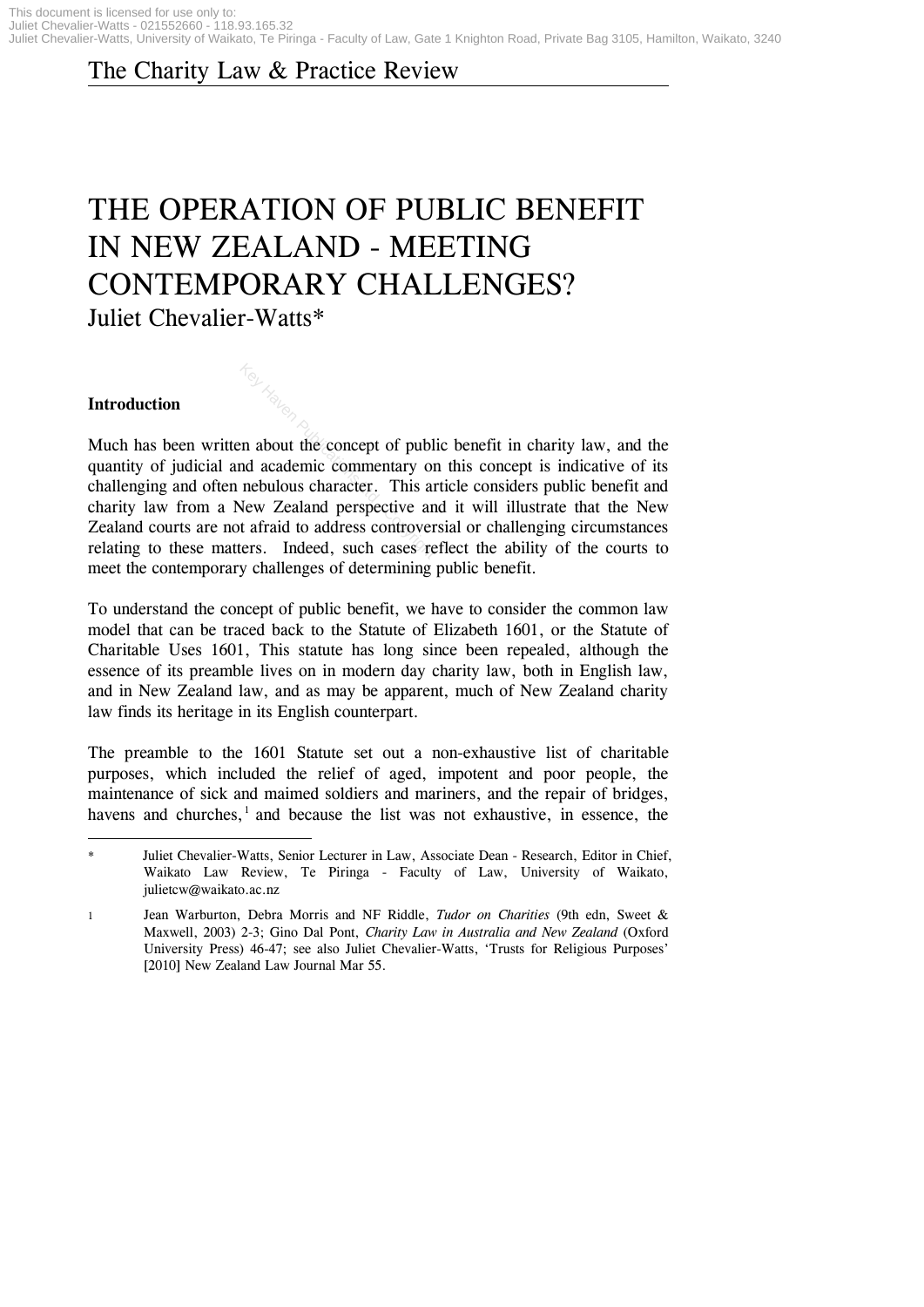purposes 'are charitable which that statute enumerates or which by analogies are deemed within its spirit and intendment.<sup>2</sup> Thus the preamble was regarded as a 'loose and flexible concept.' 3 Early cases appeared to recognise that the common thread running through the wide range of purposes that were deemed to be charitable was that of public benefit.<sup>4</sup> For instance, in *Jones v Williams*,<sup>5</sup> which concerned a gift to fund the supply of spring water to an English town, the Court determined that such a gift was charitable and noted that this was:<sup>6</sup>

… a gift to a general public use, which extends to the poor as well as to the rich: many instances in the statute 43 Eliz carrying this idea, as for building bridges etc.

As Bassett noted, the observation of 'general public use' suggests that so long as some public benefit was present, then a bequest would be charitable.<sup>7</sup> In the now seminal case of *Commissioners for Special Purposes of Income Tax v Pemsel*, 8 Lord Macnaghten set out a condensed list of the classification of charitable purposes, which finds its heritage in the preamble to the 1601 Act, and is often referred to as the four heads of charity. These are as follows: We present, then a bequest vertical purificsioners for Special Purit<br>t out a condensed list of<br>s its heritage in the preamb<br>heads of charity. These are<br>if to the relief of poverty;<br>if to the advancement of edu<br>if to the ad

- Trusts for the relief of poverty;
- Trusts for the advancement of education;
- Trusts for the advancement of religion; and
- Trusts for any other purposes beneficial to the community not falling under any of the preceding heads.

This classification has been codified to some extent in New Zealand in the Charities Act 2005, where it states: $9$ 

In this Act, unless the context otherwise requires, **charitable purpose** includes every charitable purpose, whether it relates to the relief of poverty, the advancement of education or religion, or any other matter beneficial to the community.

**<sup>.</sup>** 2 *Morice v Bishop of Durham* (1805) 9 Ves 300, 405.

<sup>3</sup> John Bassett, 'Charity is a General Public Use' [2011] New Zealand Law Journal Mar 60.

<sup>4</sup> Jonthan Garton, *Public Benefit in Charity Law* (Oxford University Press, 2013) 2.

<sup>5</sup> (1767) Amb 651.

<sup>6</sup> ibid 652 (Lord Camden LC).

<sup>7</sup> Bassett (n 3).

<sup>8</sup> [1891] AC 53, 583; see also *Morice* (n 2) 532 (Lord Eldon LC).

<sup>9</sup> Charities Act 2005, s 5(1).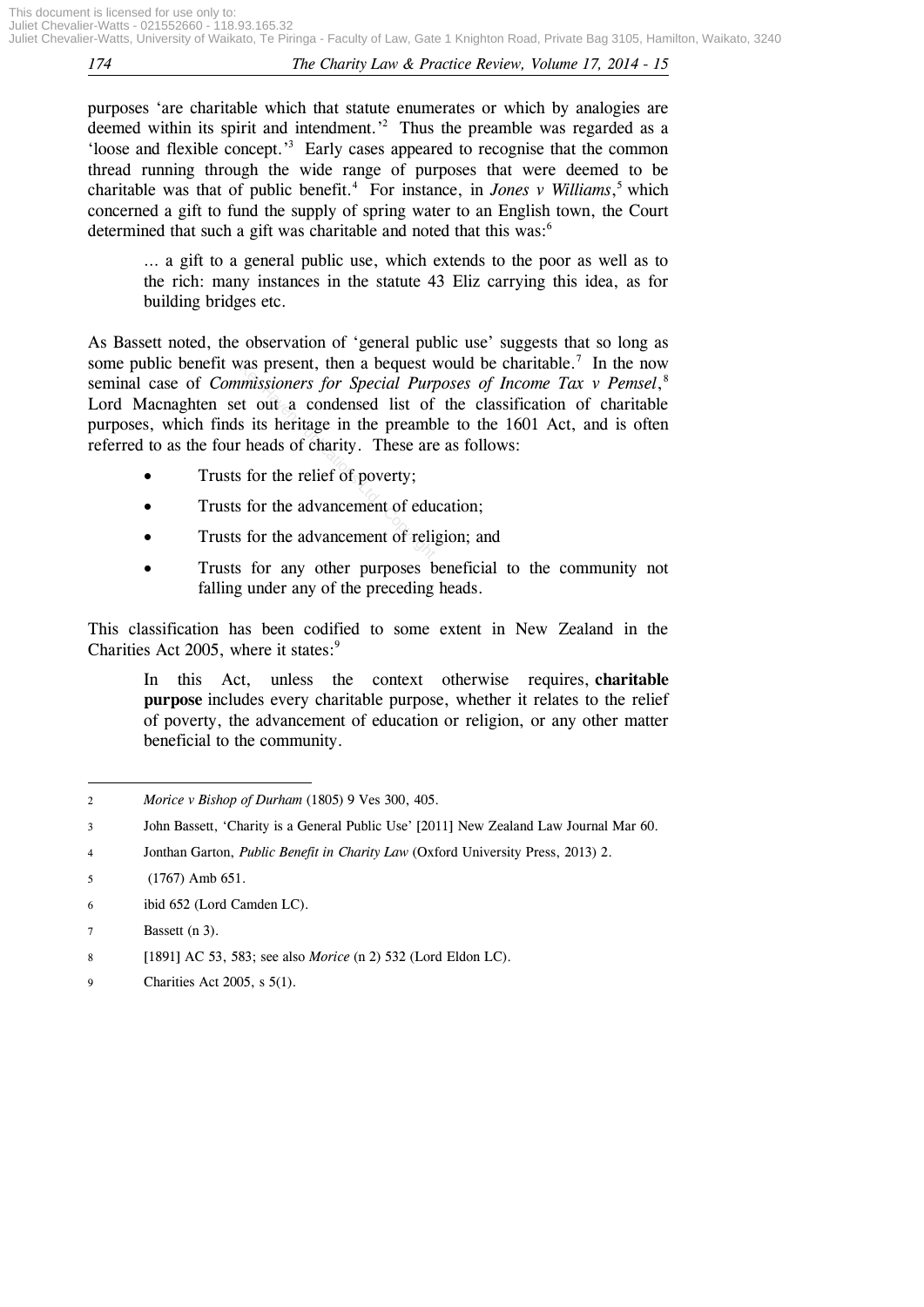In England and Wales, the heads of charity have been similarly codified by the Charities Act 2006 and the Charities Act 2011, although there are now 13 purposes as being charitable in English law,  $10^{10}$  as opposed to the four that are recognised in New Zealand law. It should be noted however that the additional purposes under English and Welsh legislation largely exemplify the original fourth head classification, and codify earlier case law, so that there is no real expansion as such.

Whilst the law of charity has been noted as being a 'difficult and very artificial branch of the law',<sup>11</sup> and even 'illogical and vaguely capricious'<sup>12</sup> because it has built up by analogy as opposed to reason,<sup>13</sup> it is still possible to state that the requirement of public benefit has two aspects. The two aspects are:<sup>14</sup>

… first, whether the purposes of the trust confer a benefit on the public or a section of the public, and second, whether the class of persons eligible to benefit constitutes the public or a section of it; that so far as the first question is concerned, not every purpose that is beneficial to the public is charitable - it must be within the letter of spirit and intendment of the preamble to the Statute of Elizabeth I. Her the purposes of the trust<br>the public, and second, wheth<br>tutes the public or a section<br>oncerned, not every purpose<br>t must be within the letter<br>ne Statute of Elizabeth I.<br>the purposes of the trust mu<br>blic; and the class

In essence therefore the purposes of the trust must confer a benefit on the public, or a section of the public; and the class of persons must constitute the public or a section of the public.

In New Zealand, it is well established that for the first three heads of charity, as set out in section 5 of the Charities Act 2005, public benefit is presumed to arise, although it may still be rebutted.<sup>15</sup> With regard to the fourth head of charity, the presumption of public benefit does not exist in New Zealand, rather that public benefit must be expressly demonstrated and the purpose must be sufficiently within

**.** 

<sup>10</sup> Charities Act 2011, s 2(1), 3(1).

<sup>11</sup> *Oppenheim v Tobacco Securities Trust Co Ltd* [1951] AC 297, 307 (Lord Simonds).

<sup>12</sup> *Gilmour v Coats* [1949] AC 426, 443 (Lord Simonds).

<sup>13</sup> *Scottish Burial Reform & Cremation Society Ltd v Glasgow Corp* [1968] AC 138.

<sup>14</sup> *New Zealand Society of Accountants v Commissioner of Inland Revenue* [1986] 1 NZLR 147, 152 (Richardson J); see also *Scottish Burial Reform* (n 13) 154 (Lord Wilberforce); *Travis Trust v Charities Commission* (2009) 24 NZTC 23, 273 [54] and [55], citing *New Zealand Society of Accountants v Commissioner of Inland Revenue* [1986] 1 NZLR 147 (Williams J).

<sup>15</sup> *Re Education New Zealand Trust* HC WN CIV-2009-485-2301 [29 June 2010] [25] (Dobson J); *Re Greenpeace of New Zealand Incorporated* [2014] NZSC 105 [6 August 2014] [27] (Elias CJ) and footnote 57; *National Anti-Vivisection Society v Inland Revenue Commissioners* [1948] AC 31, 42.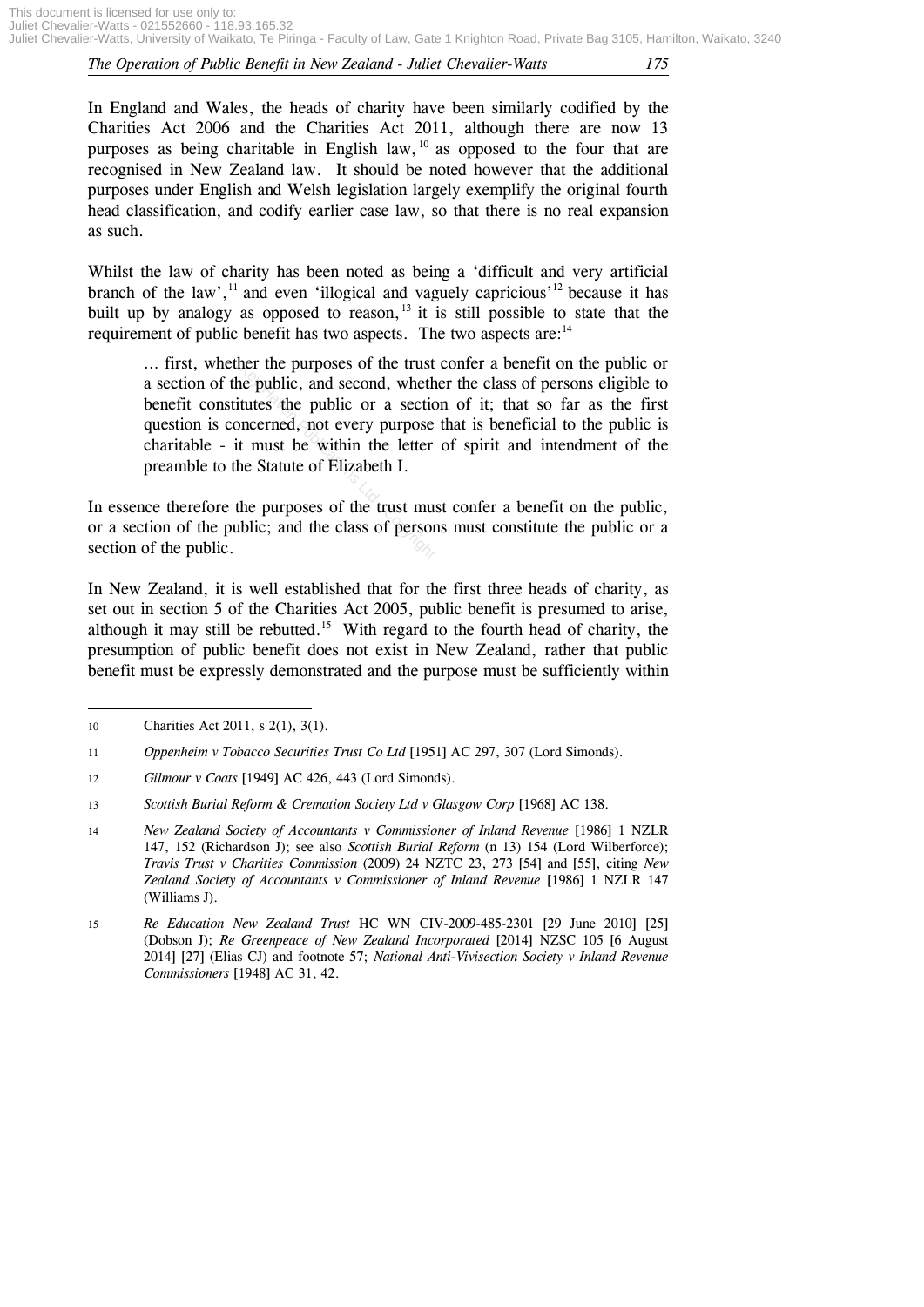the spirit and intendment of the Statute of Elizabeth, in other words, within the spirit of the cases based on the 'very sketchy list in the statute of Elizabeth.'<sup>16</sup>

Whilst New Zealand's law of charity might find its heritage in English law, it is evident that New Zealand has not shied away from recognising its own distinctive characteristics that would set its jurisprudence apart from its colonial ancestory, and in doing so, reflecting its ability to recognise that charity law can adapt to suit its own personal circumstances. This is well illustrated in one particular case concerning Maori-based tribal claims, that of *Latimer v Commissioner of Inland*  Revenue.<sup>17</sup> To understand the importance of this case in New Zealand law, it is important to contextualise it in relation to English law.

### *Public benefit and Maori*

The case of *Oppenheim v Tobacco Securities Securities Trust Co Ltd* <sup>18</sup> is one of the leading authorities with respect to public benefit. This case concerned a trust to provide education for the children of employees or former employees of British American Tobacco. One of the key issues for the House of Lords was determining the public benefit of such a trust. Lord Simonds began his deliberations on the matter of public benefit by noting that a trust established by a father for the education of his son would not be charitable because the public element will not be found in the son's education. At the opposite end of the scale however would be the establishment of a college or university which would undoubtedly be charitable because the public element would be present. However, whilst this describes the notion of public benefit, it does not capture what is really meant by public benefit in a particular sense. Indeed, the 'difficulty arises where the trust is not for the benefit of any institution either then existing or by the terms of the trust to be brought into existence, but for the benefit of a class of persons at large.'<sup>19</sup> Therefore, his Lordship stated that the real question is whether a class of persons can be properly regard as a section of the community to satisfy the test of public benefit. In answering this, he determined: $20$ For *v* Tobacco Securities Ses<br>is with respect to public benefor the children of employee<br>One of the key issues for the<br>such a trust. Lord Simon<br>efit by noting that a trust<br>would not be charitable becau<br>ucation. At the op

Then the question is whether that class of persons can be regarded as such a 'section of the community' as to satisfy the test of public benefit. These words 'section of the community' have no special sanctity, but they conveniently indicate first, that the possible (I emphasize the word

<sup>1</sup> 16 *Greenpeace* (n 15) [27] (Elias CJ) citing *National Anti-Vivisection Society* (n 15) 41 (Lord Wright); see also Juliet Chevalier-Watts, *The Law of Charity* (ThomsonReuters, 2014) ch 2.

<sup>17</sup> *Latimer v Commissioner of Inland Revenue* [2002] 3 NZLR 195.

<sup>18</sup> *Oppenheim* (n 11).

<sup>19</sup> ibid 306 (Lord Simonds).

<sup>20</sup> ibid.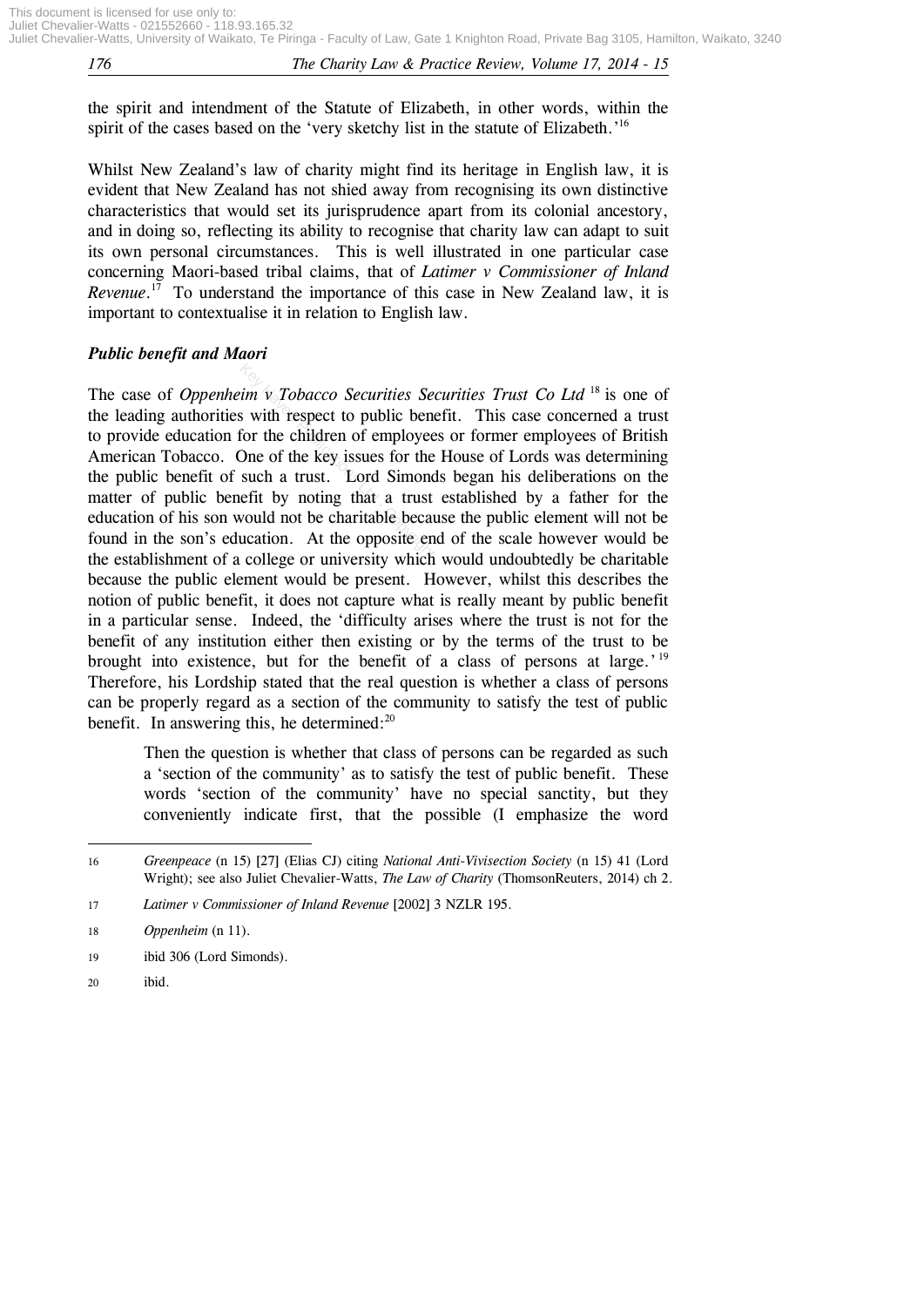'possible') beneficiaries must not be numerically negligible, and secondly, that the quality which distinguishes them from other members of the community, so that they form by themselves a section of it, must be a quality which does not depend on their relationship to a particular individual.

For the reasons stated above, a trust to educate a member of a family, or a number of families could not be charitable, even if the number of persons may be numerous.<sup>21</sup> This is because the 'nexus between them is their personal relationship to a single propositus or to several propositi,<sup> $22$ </sup> thus negating the principle of their being a community or section of the community. That being so, the public benefit requirement is not met. In turning then to the children of the employees at issue in *Oppenheim*, Lord Simonds noted that whilst the beneficiaries were numerous, 'the difficulty arises in regard to their common and distinguishing quality.<sup>'23</sup> In other words, their quality is that they are children of employees and as a result, he could make no distinction between children of employees words, their quality is that they are children of employees and as a result, he could make no distinction between children of employees and employees themselves; in both cases the 'common quality is found in employment by particular employers.<sup>24</sup> Therefore the close nexus between the beneficiaries and the employer defeated the public benefit requirement. The underlying rationale for this is to 'distinguish those organisations which look outward and seek to provide public benefits from those which are inward looking and self-serving.' 25 Therefore, what the case of *Oppenheim*, and the earlier case of *Re Compton* illustrate, is that the class of beneficiaries must not be numerically small, and the 'variable which distinguishes them from other members of the community, must not depend upon any personal relationship, such as connections based on blood relationships.<sup>'26</sup>

Up until just over a decade ago, New Zealand had adopted this approach, and an early case that illustrates this is *Arawa Maori Trust Board v Commission of Inland Revenue*.<sup>27</sup> One of the issues for the Court was whether the members of a Maori tribe, that of the Awara tribe, and their descendants would satisfy the public benefit test. In order to qualify as Awara, a person must be able to demonstrate

1

<sup>21</sup> See also *Re Compton* [1945] Ch 123, which provides further evidence of this principle.

<sup>22</sup> *Oppenheim* (n 11) 306 (Lord Simonds).

<sup>23</sup> ibid.

<sup>24</sup> ibid; see also *Re Hobourn Aero Component Ld's Air Raid Distresss Fund* [1946] Ch 194 and *Re Compton* (n 21).

<sup>25</sup> Warburton et al (n 1) 10.

<sup>26</sup> Paul Harpur, 'Charity Law's Public Benefit Test: Is Legislative Reform in the Public Interest?' [2003] Queensland University of Technology Law and Justice Journal 3(2) 425; Chevalier-Watts (n 16) ch 2.

<sup>27</sup> (1961) 10 MCD 391.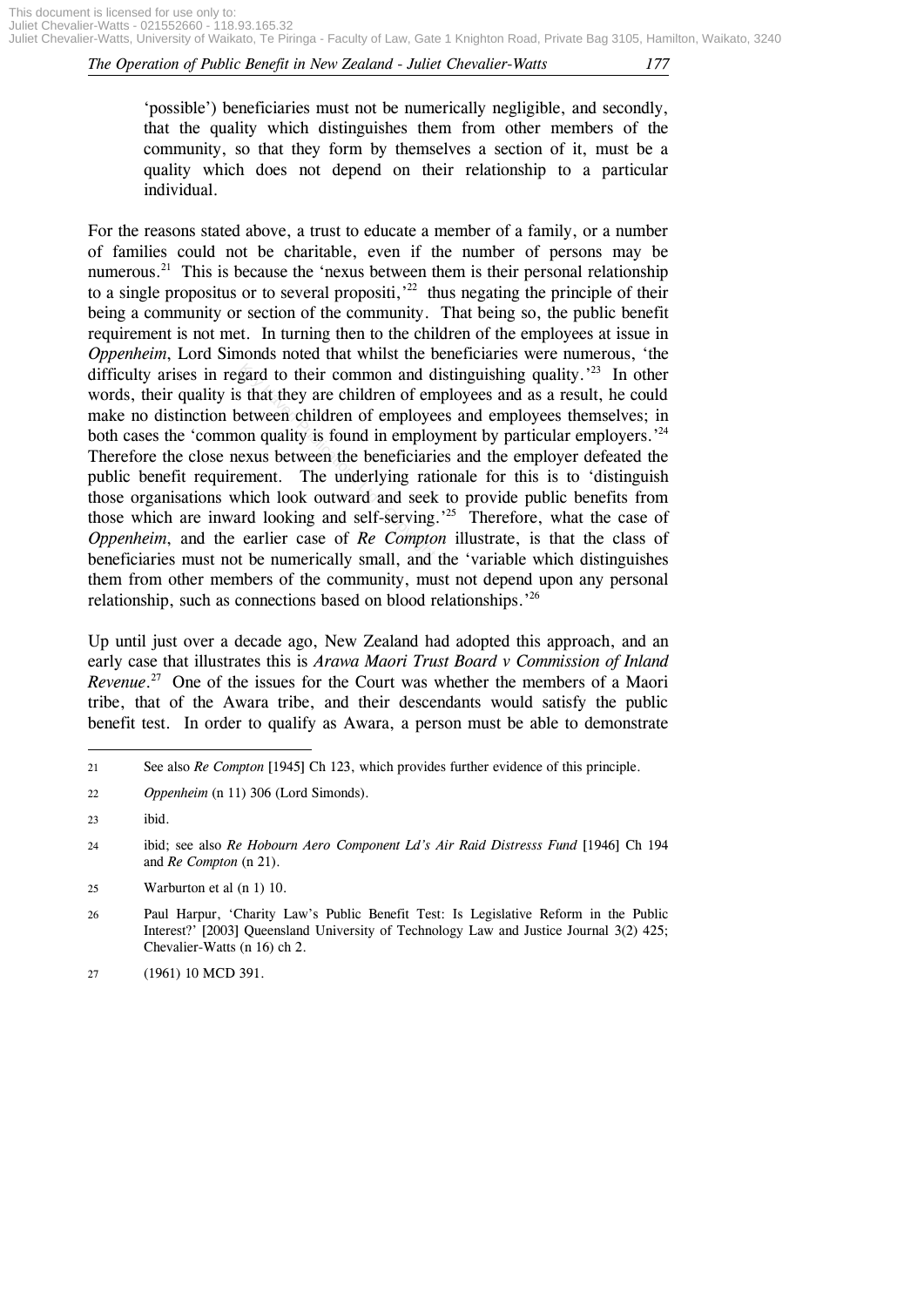their lineage to someone living in that area, $28$  in other words, their bloodline, or whakapapa. Relying on *Oppenheim*, Donne SM stated that the nexus principle enunciated in *Oppenheim* applied in the instant case 'whether relationship be near or distant, whether limited to one generation or extended to two or three in perpetuity.' 29 Therefore the trust in *Arawa Maori Trust Board* failed the public benefit test because the group of persons was determined by their whakapapa.

Whilst therefore it was evident that English principles of public benefit were approved in New Zealand, the case of *Latimer v Commissioner of Inland Revenue*<sup>30</sup> created a sea change with respect to public benefit and blood tie relationships, and led the way in recognising indigenous tribal claims in Aotearoa, thus separating its jurisprudence from that of England.

By an agreement between the Crown and the New Zealand Maori Council and the Federation of Maori Authorities Inc, the Crown sold existing tree crops on Crown forestry land to third party commercial purchasers. These purchasers were to make an initial capital payment, and then an annual rental for the use of the land. The initial payment and the rental payment were to be a placed in a fund administered by a trust. The interest earned on the rental proceedings was to be made available to Maori to assist in the preparation, presentation and negotiation of claims before the Waitangi Tribunal, which involved lands covered by the agreement. The trustees contended that the purpose of the trust was charitable. The question for the Court, inter alia, was whether the trust had public benefit, and did the Maori beneficiaries demonstrate that they were a sufficient section of the community. ween the Crown and the Nevaulthorities Inc, the Crown s<br>1 party commercial purchas<br>1 payment, and then an annu<br>and the rental payment v<br>st. The interest earned on<br>tori to assist in the preparat<br>Waitangi Tribunal, which<br>tee

In determining this, the Court noted that 'what is involved in the preparation of a case before the Waitangi Tribunal in relation to the land in question, and the intended product of the assistance to claimants is high-quality historical research.<sup>31</sup> As a result, the funding or assistance of the type of research that is required will provide detailed historical records to be made to the Tribunal, which in turn will enable the Tribunal to assess accurately the circumstances by which the Crown came in to possession of the land. Therefore any breaches of the Treaty of Waitangi can be given recognition, and where appropriate, the land returned. In reality, this means that the research funded by the trust 'is a means of finally determining the truth about grievances long held by a significant section of New

1

<sup>28</sup> ibid 396 (Donne SM).

<sup>29</sup> ibid; see also *Davies v Perpetual Trust Co* [1959] AC 439.

<sup>30</sup> *Latimer* (n 17). It should be noted that this case went on to the Privy Council, however, the issues of public benefit were not considered.

<sup>31</sup> ibid [37] (Blanchard J).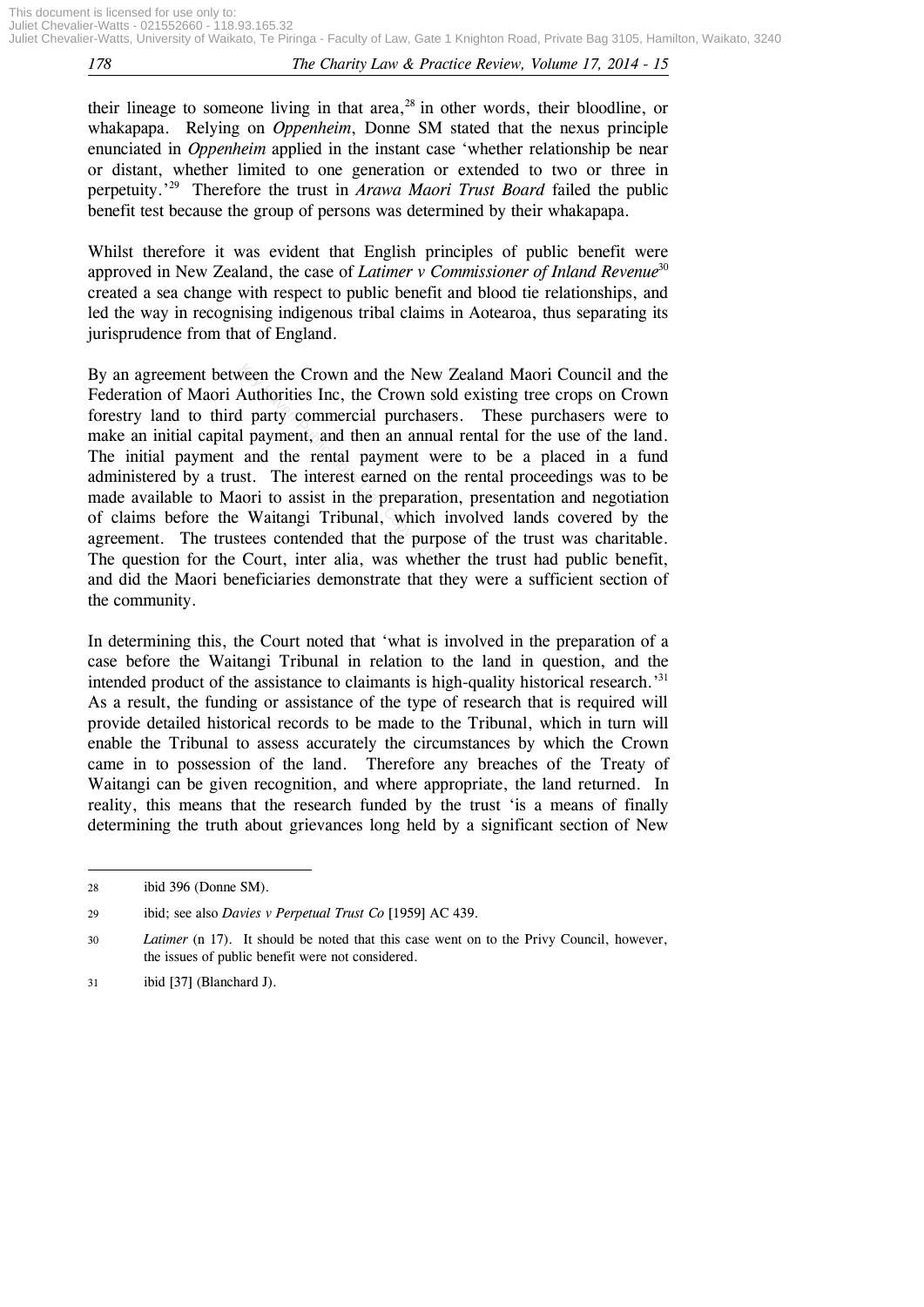Zealand society ... for the benefit of all members of New Zealand society.<sup>32</sup> If such research is not undertaken correctly, then the findings of the Tribunal would not be seen to be having such a sound basis, and may not be accepted by Crown, Maori, or indeed the public. Settlements therefore may not be achieved, or 'might not be regarded as truly full and final.<sup>33</sup> Without accurate research, then grievances are likely to continue, which will lead to 'social ferment at a future time.' 34

The public benefit element was therefore affirmed by the Court of Appeal, and whilst perhaps a novel situation, this was, in reality, merely a reflection of the notion that charity law must evolve with social changes, as illustrated in *Scottish Burial Reform and Cremation Society Ltd v Glasgow Corporation*, where it was stated: $35$ 

… the effect of decisions given by the courts as to its scope, decisions which have endeavoured to keep the law as to charities moving according as new social needs arise or old ones become obsolete or satisfied.

As a result it could be argued that the approach taken in *Latimer* on this point was not such a suprising approach, although it certainly added much to the concept of public benefit. However, the real point at issue with regard to land mark jurisprudential changes was made when the Court determined the issue of Maori as a sufficient section of the community. The Court acknowledged that it was correct that there was a relationship of common desecent for each claimant group. However, the Court asserted:<sup>36</sup> of decisions given by the<br>ndeavoured to keep the law<br>needs arise or old ones beco<br>e argued that the approach ta<br>approach, although it certain<br>wever, the real point at is<br>s was made when the Court<br>the community. The Court

In any event, the common descent of claimant groups is a relationship poles away from the kind of connection which the House of Lords must have been thinking of in the *Oppenheim* case when it said that no class of beneficiaries could constitute a section of the public for the purpose of the law of charity if the distinguishing quality which linked them together was a relationship to a particular individual either through common descent or through common employment. There is no indication that the House of Lords had in its contemplation tribal or clan groups of ancient origin.

**.** 

<sup>32</sup> ibid.

<sup>33</sup> ibid.

<sup>34</sup> ibid.

<sup>35</sup> *Scottish Burial Reform* (n 13) 154 (Lord Wilberforce); see also *McGovern v Attorney-General* [1982] Ch 321, 331 (Slade J).

<sup>36</sup> *Latimer* (n 17) [38] (Blanchard J).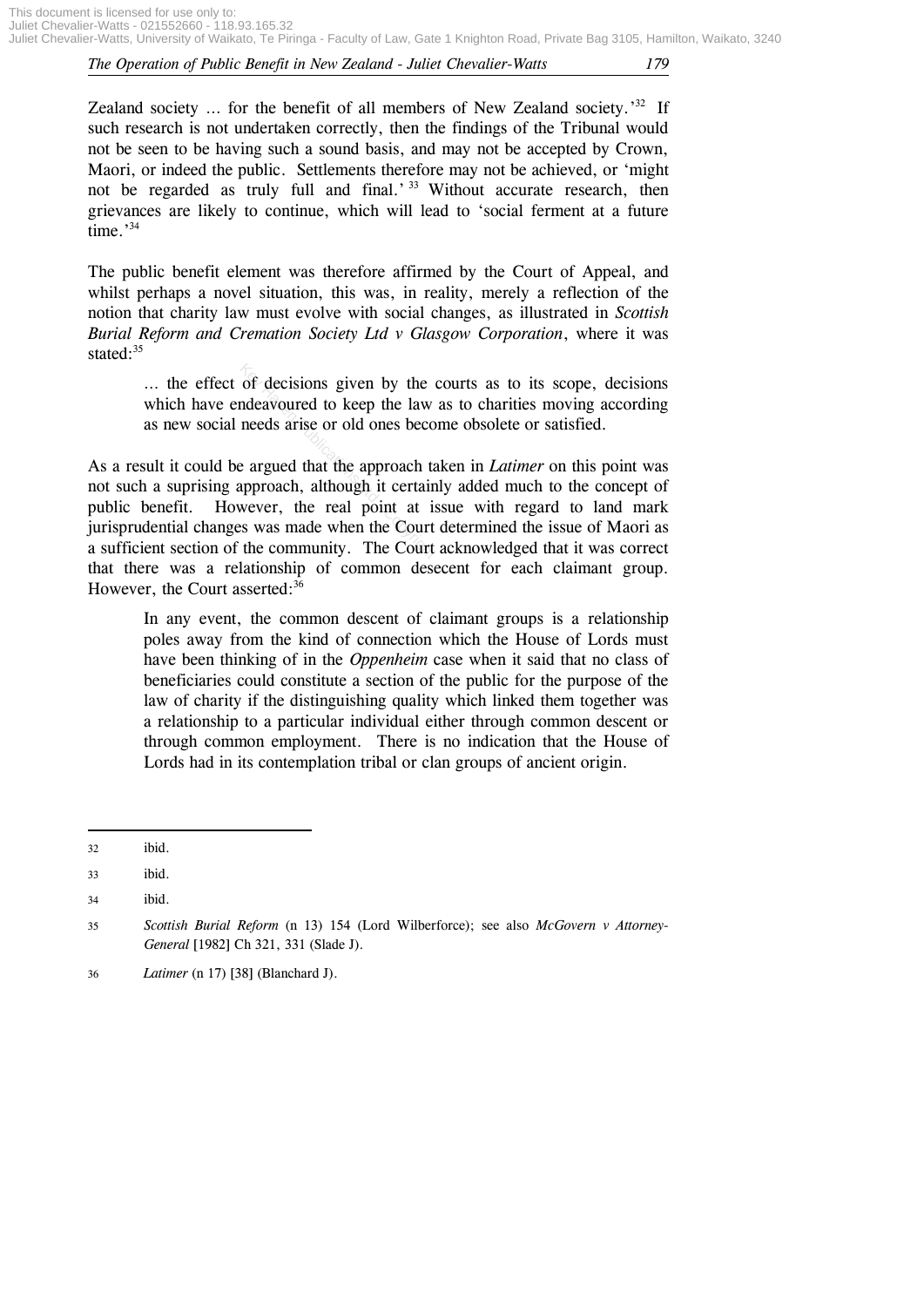Indeed, it is far more likely that in reality, the House of Lords 'had in mind the paradigmatic English approach to family relations<sup>37</sup> as opposed to any indigenous relationships. The Court of Appeal in *Latimer* asserted that evidence of this could be found in Lord Normand's approach, where he observed that 'there is no public element in the relationship of parent and child.<sup>38</sup> As such, the approach in *Oppenheim* would likely be insufficient to respond to 'values emanating from outside the mainstream of the English common law, in particular as a response to the Maori view of the importance of whakapapa and whanau to identity, social organisation and spirituality.<sup>39</sup>

The Court of Appeal also referred to evidence of the criticism of *Oppenheim* in *Dingle v Turner*, <sup>40</sup> and by way of further illustration 'the approach of the *Oppenheim* dissentient, Lord MacDermott, who also sat, no doubt to his great satisfaction, in *Dingle*, was generally preferred.<sup>'41</sup>

As a result therefore, the Court of Appeal in *Latimer* thought it impossible not to regard the Maori beneficiaries of this trust, 'both together and in their separate iwi or hapu groupings, as a section of the public for the purposes of a trust'.<sup>42</sup> Overall then, the finding of public benefit was of great importance in the context of New Zealand society as it was 'directed to racial harmony in New Zealand for the general benefit of the community'. 43 In making this finding, New Zealand stepped firmly away from the constraints of *Oppenheim* in relation to blood ties and public benefit. This unique approach has now been underpinned by section 5(2) of the Charities Act 2005 in New Zealand, which states: Key was generally preferred.<sup>141</sup><br>the Court of Appeal in *Lat*<br>eficiaries of this trust, 'both<br>a section of the public for the<br>ublic benefit was of great in<br>it was 'directed to racial has<br>community'.<sup>43</sup> In making the<br>con

- (a) the purpose of a trust, society, or institution is a charitable purpose under this Act if the purpose would satisfy the public benefit requirement apart from the fact that the beneficiaries of the trust, or the members of the society or institution, are related by blood; and
- (b) a marae has a charitable purpose if the physical structure of the marae is situated on land that is a Maori reservation referred to in Te Ture Whenua Maori Act 1993 (Maori Land Act 1993) and the funds of the marae are not used for a purpose other than-

**.** 

40 ibid, referring to *Dingle v Turner* [1972] AC 601.

- 42 ibid.
- 43 ibid [40] (Blanchard J).

<sup>37</sup> ibid.

<sup>38</sup> ibid, citing *Oppenheim* (n 11) 310 (Lord Normand).

<sup>39</sup> *Latimer* (n 17) [38] (Blanchard J).

<sup>41</sup> *Latimer* (n 17) [38] (Blanchard J).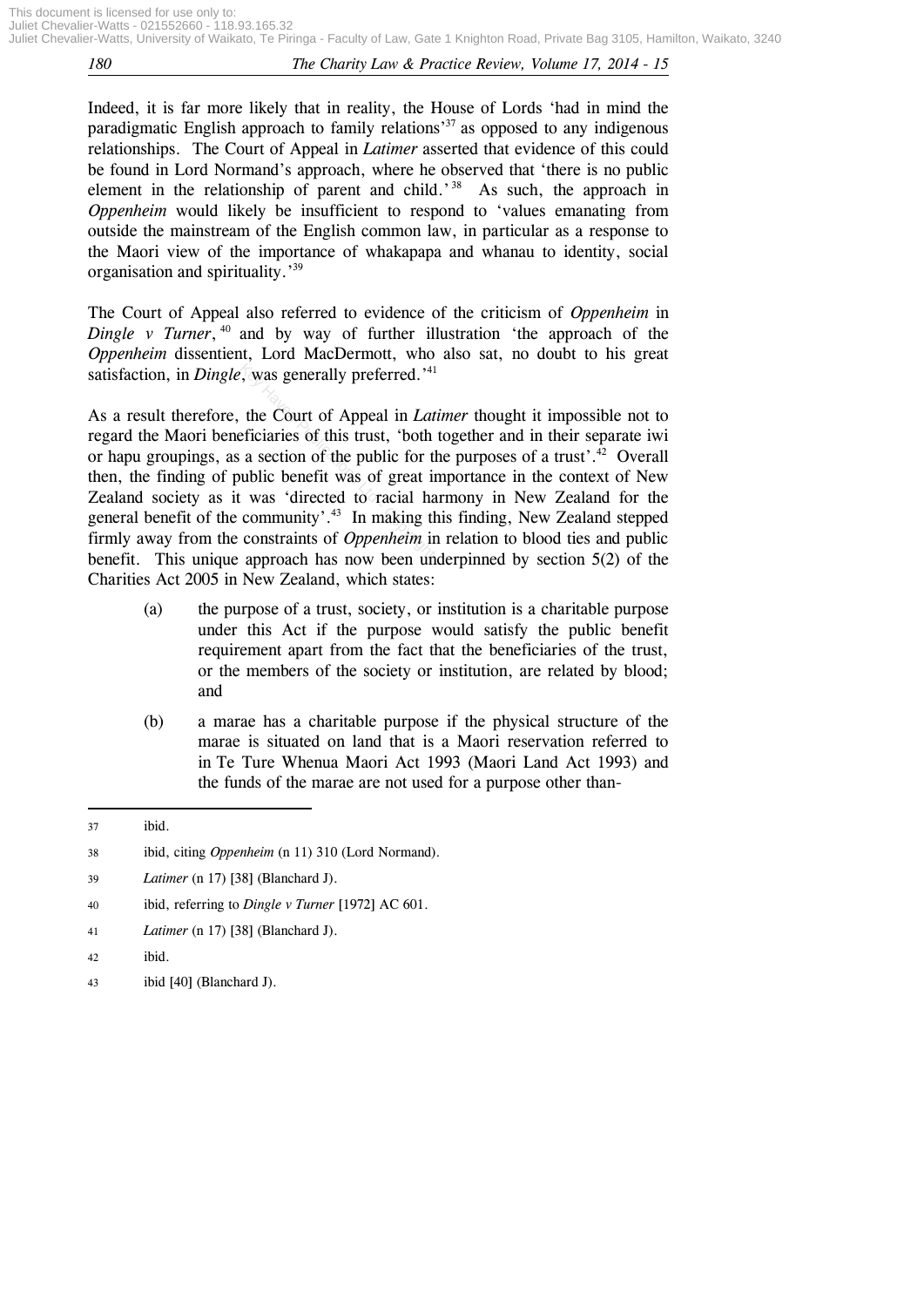- (i) the administration and maintenance of the land and of the physical structure of the marae:
- (ii) a purpose that is a charitable purpose other than under this paragraph.

The purpose of this section is therefore to ensure that 'whanau, iwi or hapu based trusts are capable of registration under the Act.<sup>44</sup>

Whilst this may be perceived to have been a bold approach by the Court of Appeal in *Latimer*, it is submitted that this was the entirely correct approach, taking into consideration the social context of New Zealand in comparison with England. However, this was not the last time in which New Zealand courts illustrated their ability to address the notion of public benefit in a contemporary manner, and indeed, to plough a separate furrow from that of English jurisprudence. The 2014 Supreme Court decision of *Greenpeace of New Zealand Incorporated*<sup>45</sup> exemplifies this approach. Find to Public Benefit<br>Pearate furrow from that of I<br>on of *Greenpeace of New Z*<br>Ditical Purposes<br>Supreme Court divided on<br>table. Prior to the Supreme<br>y a decade, followed the Er

## *Public Benefit and Political Purposes*

This case saw the Supreme Court divided on the issue of whether political purposes can be charitable. Prior to the Supreme Court case of *Greenpeace*, New Zealand had, for many a decade, followed the English view that purposes that are political in nature, generally, will not be charitable. The primary reason given for this prohibition on political purposes in charity law is that courts cannot say wherein the public benefit lies in the political purpose. This was first exemplified explicitly, as far as the author is aware, in the now infamous dicta of Lord Parker in *Bowman v Secular Society*, where his Lordship drew a distinction between political objects and charitable objects, stating:<sup>46</sup>

… a trust for the attainment of political objects has always been held invalid, not because it is illegal, for every one is at liberty to advocate or promote by any lawful means a change in the law, but because the Court has no means of judging whether a proposed change in the law will or will not be for the public benefit, and therefore cannot say that a gift to secure the change is a charitable gift …

**<sup>.</sup>** 44 Andrew S Butler, 'Charitable Trusts' in Andrew S Butler (ed), *Equity and Trusts in New Zealand* (2nd edn, ThomsonReuters, 2009) 304; Chevalier-Watts (n 16) ch 2.

<sup>45</sup> *Greenpeace* (n 15).

<sup>46</sup> *Bowman v Secular Society* [1917] AC 406 (HL) 442.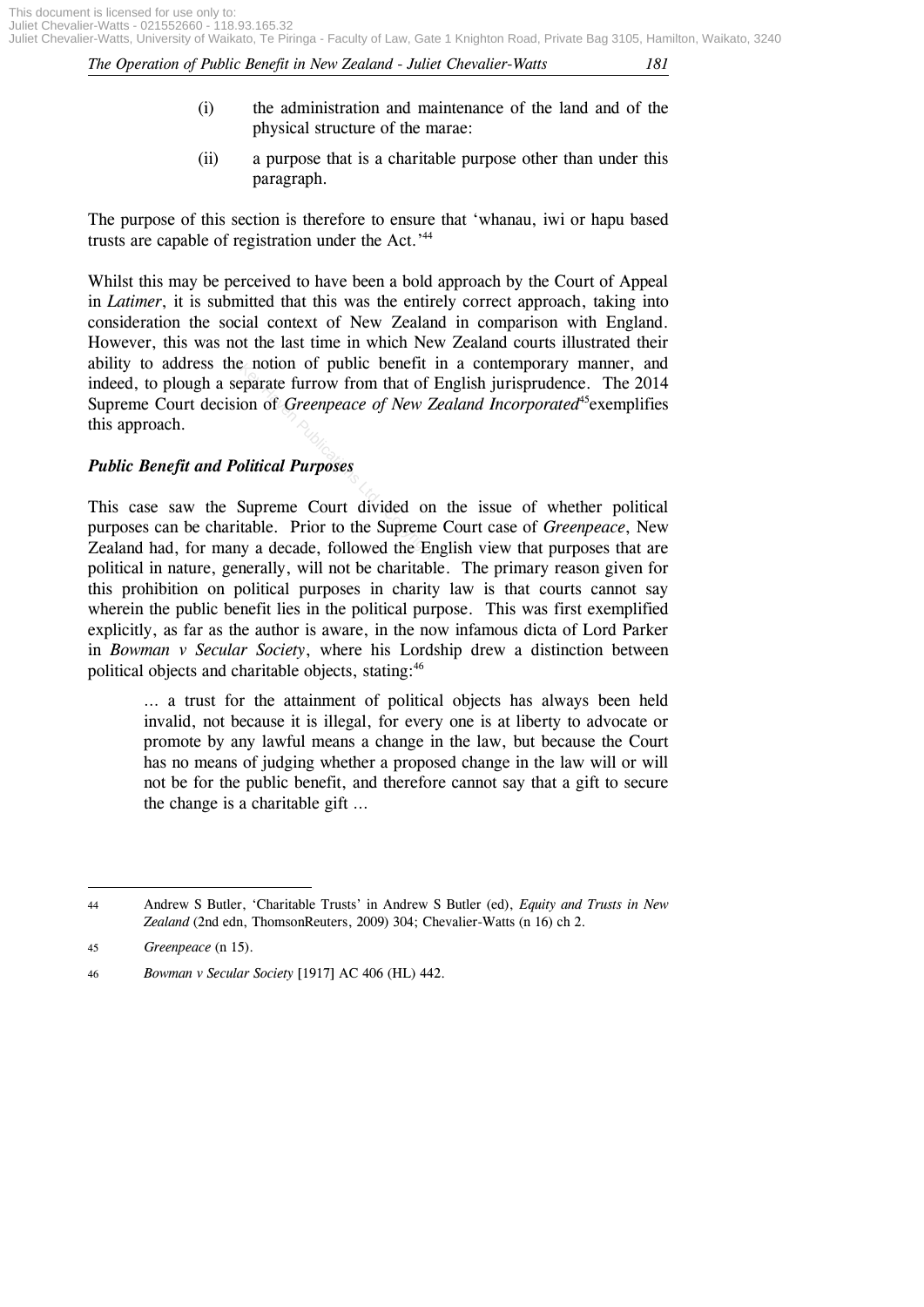This approach was supported in *National Anti-Vivisection Society v Inland Revenue Commissioners*, <sup>47</sup> where the majority of the House of Lords confirmed that because the main object of the organisation was political, this defeated any charitable nature, no doubt in part because of the concern that finding otherwise this would amount to 'usurping the functions of the legislature.'<sup>48</sup> England and Wales continue to support this view, as evidenced by the Charity Commission of England and Wales, which states 'a trust for political purpose is not regarded as being for the public benefit.<sup>'49</sup>

The political purpose exception doctrine, as expounded in *Bowman*, was accepted into New Zealand law firstly in *Re Wilkinson*<sup>50</sup> in 1941, where the Supreme Court, as it was then, applied *Bowman*. In other words, 'a trust for the attainment of political objects has always been held invalid'. <sup>51</sup> However, the principle New Zealand authority on the political purpose exclusion doctrine was *Molloy v Commissioner of Inland Revenue*<sup>52</sup> This case concerned a tax deduction that was claimed for a donation to the Society for the Protection of th *Commissioner of Inland Revenue*. 52 This case concerned a tax deduction that was claimed for a donation to the Society for the Protection of the Unborn Child, whose object was to oppose any attempt to change legislation, which at the time, prohibited abortion. Somers J did state that the mere existence of political purposes will not automatically preclude an entity from being charitable because to attain 'that conclusion, the political object must be more than an ancillary purpose, it must be the main or main object.' 53 Indeed, the Court of Appeal in *Greenpeace New Zealand Inc*<sup>54</sup> noted that the 'important qualification to the prohibition on political objects has now been given statutory effect by sections 5(3) and 5(4) of the [Charities] Act [2005].' This part of the Act reads: $55$ 

(3) To avoid doubt, if the purposes of a trust, society, or an institution include a non-charitable purpose (for example, advocacy) that is merely ancillary to a charitable purpose of the trust, society, or institution, the presence of that non-charitable purpose does not

 $\overline{a}$ 

<sup>47</sup> *National Anti-Vivisection Society* (n 15).

<sup>48</sup> ibid 50.

<sup>49</sup> Charity Commission of England and Wales, 'Public Benefit: Analysis of the law relating to public benefit' (September 2013) [54]; see Garton (n 4) 208.

<sup>50</sup> *Re Wilkinson (Deceased) Perpetual Trustees Estate and Agency Co of New Zealand Ltd v League of Nations Union of New Zealand* [1941] NZLR 1065 (SC).

<sup>51</sup> *Molloy v Commissioner of Inland Revenue* [1981] 1 NZLR 688 (CA) 695 (Somers J) citing *Bowman* (n 46) 442 (Lord Parker); see also *Greenpeace* (n 15) [4] (Elias CJ).

<sup>52</sup> *Molloy* (n 51).

<sup>53</sup> ibid 695 (Somers J).

<sup>54</sup> *Greenpeace New Zealand Inc* [2013] 1 NZLR 339 (CA) [62] (White J).

<sup>55</sup> Charities Act 2005, ss 5(3) and 5(4).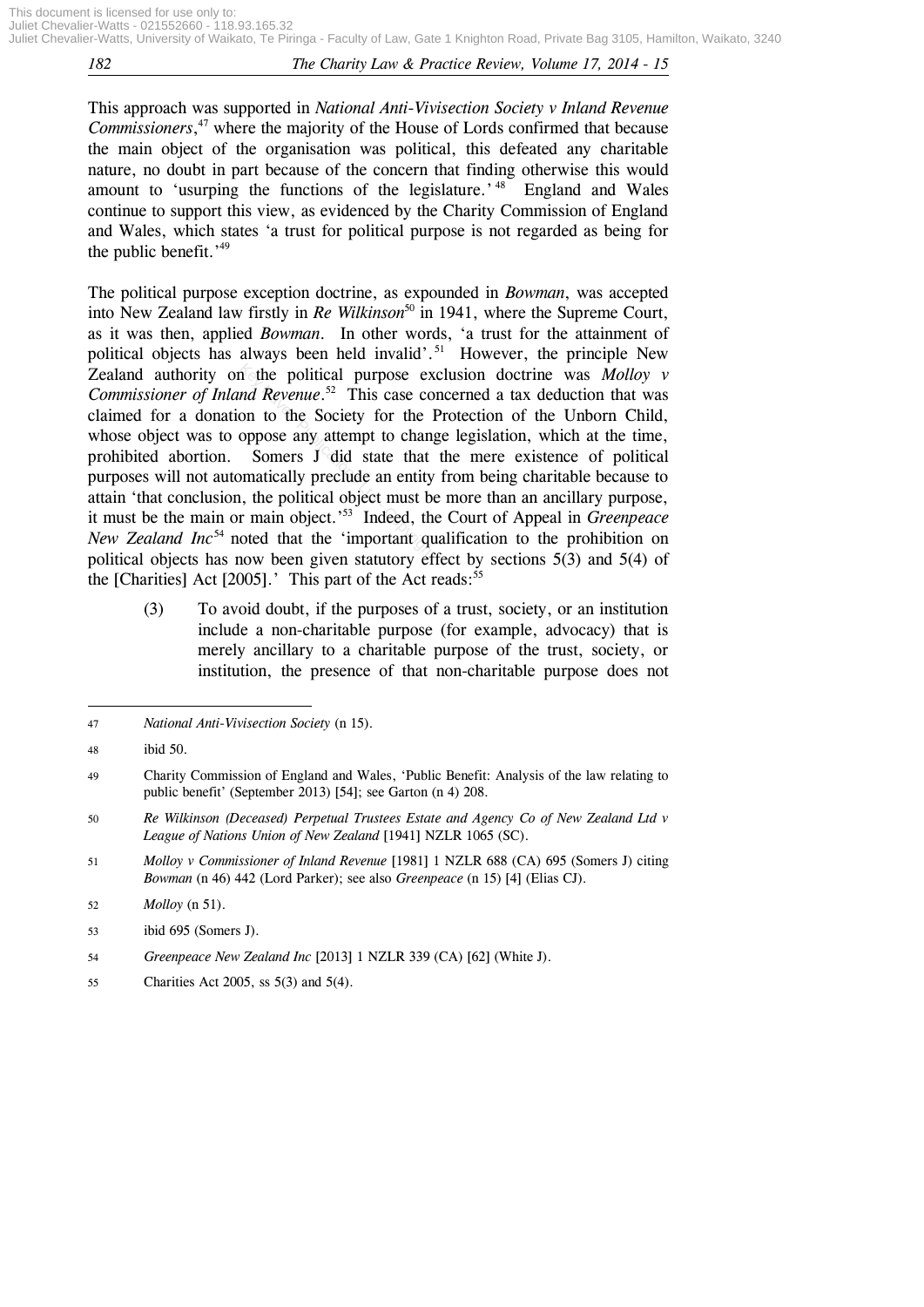prevent the trustees of the trust, the society, or the institution from qualifying for registration as a charitable entity.

- (4) For the purposes of subsection (3), a non-charitable purpose is ancillary to a charitable purpose of the trust, society, or institution if the non-charitable purpose is-
	- (a) ancillary, secondary, subordinate, or incidental to a charitable purpose of the trust, society, or institution; and
	- (b) not an independent purpose of the trust, society, or institution.

In other words, as was the position prior to the Supreme Court case of *Greenpeace*, a political object would not negate charitability so long as that political object was ancillary to the overall charitable purpose of the entity.

Returning then to the case of *Molloy*, the Court held that the objects of the Society were not charitable because 'we are unable to accept … that the public good in restricting abortion is so self-evident as a matter of law that such charitable prerequisite is achieved.' 56 In other words, the Court 'could not determine the public good in permitting the law on abortion to remain static'.<sup>57</sup> I charitable purpose of the e<br>case of *Molloy*, the Court h<br>ecause 'we are unable to a<br>s so self-evident as a mat<br>ed.'<sup>56</sup> In other words, the<br>ting the law on abortion to re<br>*Collier<sup>58</sup>* and *Re Draco Fo* 

The later cases of *Re Collier<sup>58</sup>* and *Re Draco Foundation (NZ) Charitable Trust<sup>59</sup>* were also bound by the earlier authority. Hammond J (as he was then) in *Re*  Collier stated:<sup>60</sup>

… there is no warrant to change these well-established principles - which rest on decisions of the highest authority - even though admirable objectives too often fall foul of them.

*Re Draco* was heard in the shadow of the Australian High Court case of *Aid/Watch v Federal Commissioner of Taxation*. 61 The latter case created a sea change in Australian jurisprudence relating to political purposes and charity law because the High Court held that Lord Parker's dicta in *Bowman* 'were not directed to the Australian system of government established and maintained by the Constitution

1

- 57 Chevalier-Watts (n 16) ch 7.
- 58 *Re Collier (Deceased)* [1998] 1 NZLR 81.
- 59 *Re Draco Foundation (NZ) Charitable Trust* (2011) 25 NZTC 20-032 (HC).
- 60 *Re Collier* (n 58) 90 (Hammond J).
- 61 *Aid/Watch v Federal Commissioner of Taxation* [2010] HCA 42.

<sup>56</sup> *Molloy* (n 51) 697 (Somers J).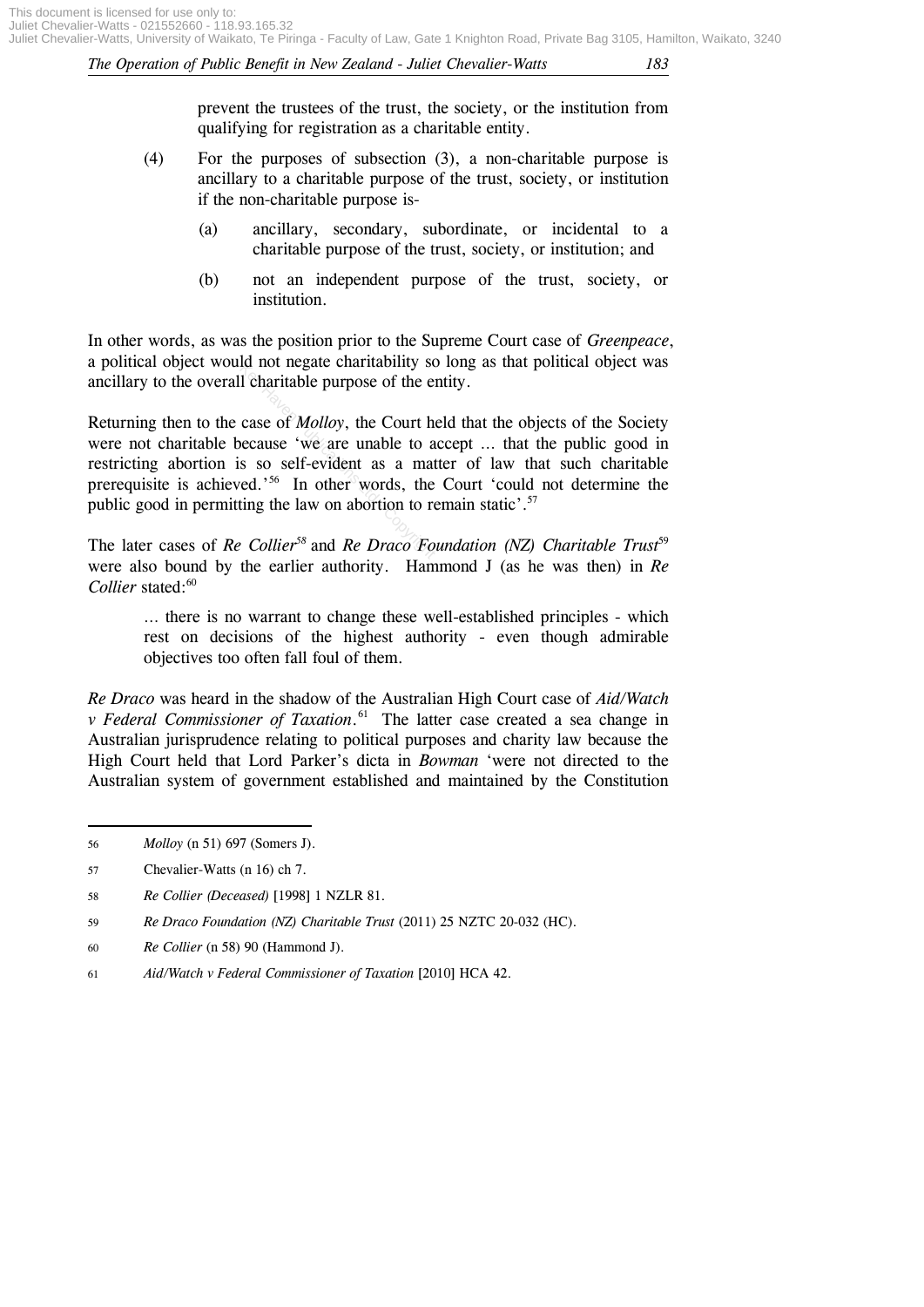itself.' 62 Therefore the system of law and governance in Australia 'thus postulates for its operation in the very "agitation" for legislative and political changes.<sup>563</sup> In other words, constitutional practices contribute to public welfare and thus demonstrate public benefit. What this meant overall therefore was that Australia no longer acknowledged the political purpose doctrine, which has had the result that: $64$ 

… there is no restriction on the amount of advocacy in which organisations may engage meaning that organisations do not have to concern themselves with whether purposes are ancillary or dominant.

As might be imagined, *Aid/Watch* was then firmly on the radar of New Zealand courts, and indeed the appellant in *Re Draco* tried to rely on this new approach to the political purpose doctrine. Unfortunately, at least for the appellant in *Re Draco*, Young J stated:<sup>65</sup>

The difficulty for the appellant in such an approach is that contrary to the law of Australia New Zealand does have, as part of its law, a general doctrine which excludes from charitable purposes, political objects.

I agree with the Commissioner that *Bowman* remains good law in New Zealand which I must follow. Currently, therefore where *Aid/Watch* cuts across the principles in *Bowman*, it cannot have application in the High Court of New Zealand.  $\frac{A^{1.65}}{1.65}$  for the appellant in such and<br>alia New Zealand does have hexcludes from charitable p<br>the Commissioner that *Bov*<br>h I must follow. Currently<br>inciples in *Bowman*, it can<br>Zealand.

In other words, *Bowman* identified the law in New Zealand, as well as *Molloy*, and *Aid/Watch* was not applicable. However, with the Supreme Court case of *Greenpeace* came a contemporary approach, sweeping away many years of ties to English, and earlier New Zealand, jurisprudence.

Greenpeace of New Zealand Inc is an incorporated society that sought registration as a charitable entity under Part 2 of the Charities Act 2005. Entities may only qualify for registration if they are 'established and maintained exclusively for charitable purposes.' 66 The Charities Commission, as it was then, rejected the application. The Commission did accept that most of the purposes were charitable but declined registration, inter alia, on the basis of its political advocacy, because, at that time, New Zealand was bound by *Bowman* and *Molloy*. Thus, non-

1

65 *Re Draco* (n 59) [59] (Young J) footnotes deleted.

<sup>62</sup> ibid [40] per the majority.

<sup>63</sup> ibid [45] per the majority.

<sup>64</sup> Juliet Chevalier-Watts and Sue Tappenden, 'Equity, Trusts and Succession' (ThomsonReuters, 2013) 287.

<sup>66</sup> Charities Act 2005, s 13.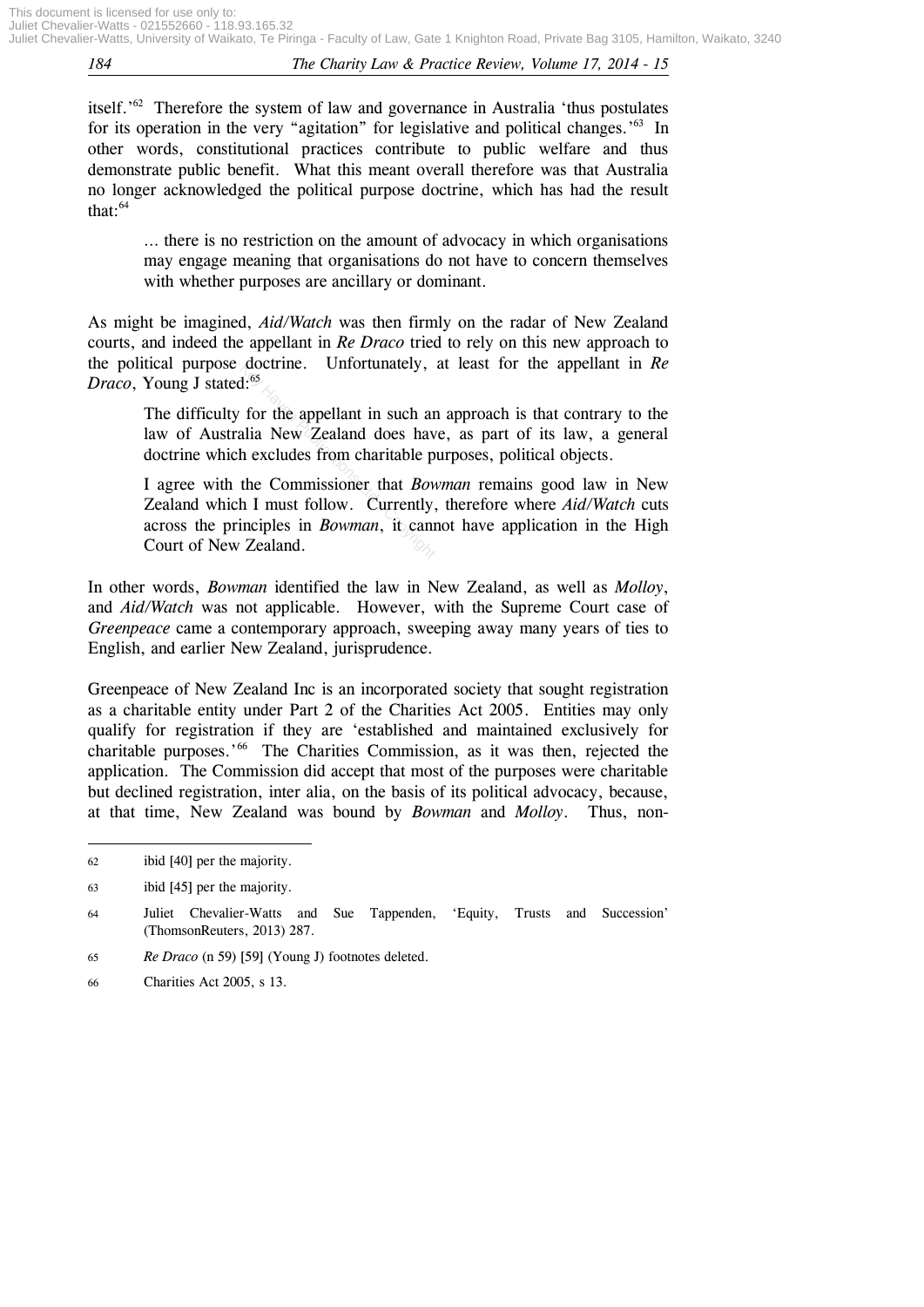ancillary political purposes did not meet the public benefit requirement, and so began *Greenpeace's* journey through the courts, appealing this decision. The Court of Appeal held that the doctrine of the prohibition on purposes that were primarily political as non-charitable was still effective in New Zealand. Thus a society that had been established for contentious political purposes could not be said to be established principally for charitable purposes. The political purpose exclusion was, the Court said, codified in section 5(3) of the Charities Act 2005. The Court did add however that 'not all objects with political overtones would necessarily vitiate a charitable purpose. Truly ancillary political objects were permissible.'<sup>67</sup> Greenpeace appealed to the Supreme Court to consider, in particular, the extent to which purposes that are 'political' can be charitable.

The majority of the Supreme Court disagreed with the Court of Appeal's finding that section 5(3) of the Act enacted a general prohibition on advocacy unless that advocacy was ancillary to a charitable purpose, because it is possible to find public benefit in such activities. The majority spent some time setting out their rationale for this novel approach. They began by noting: $68$ 

We do not think that the development of a standalone doctrine of exclusion of political purposes, a development comparatively recent and based on surprisingly little authority ... has been necessary or beneficial. In *Bowman* Lord Parker found no basis for deciding that the views there advanced were in the public benefit in the sense the law regards as charitable. It is not clear he intended any new departure in describing as 'political' the purposes he considered to be not charitable because the Court was unable to say whether they were for public benefit. The Act enacted a general propose, be<br>ies. The majority spent son<br>ies. The majority spent son<br>h. They began by noting:<sup>68</sup><br>nk that the development of a<br>urposes, a development con<br>little authority ... has bee<br>d Parker found

The Court went further, asserting that the label 'political' has been used in a number of different ways, and may be taken to mean party political, law changing and opinion moulding, to name but three, and as such its use is 'apt to mislead.'<sup>69</sup> Similarly, the justifications for the political purpose exclusion have been varied, $70$ and the majority found it difficult to 'see that all advocacy for legislative change should be excluded from being recognised as charitable.<sup> $71$ </sup> This was because promoting law reform, which is often undertaken by Law Commissions, keeps the law fit for purpose. Such activities may still be seen as charitable even if

1

<sup>67</sup> *Greenpeace* CA (n 54) 340 (White J).

<sup>68</sup> *Greenpeace* (n 15) [59] (Elias CJ) (footnotes removed).

<sup>69</sup> ibid [60] (Elias CJ).

<sup>70</sup> ibid [60-61] (Elias CJ) referring to *Bowman* (n 46) and *National Anti-Vivisection Society* (n 15).

<sup>71</sup> ibid [62] (Elias CJ).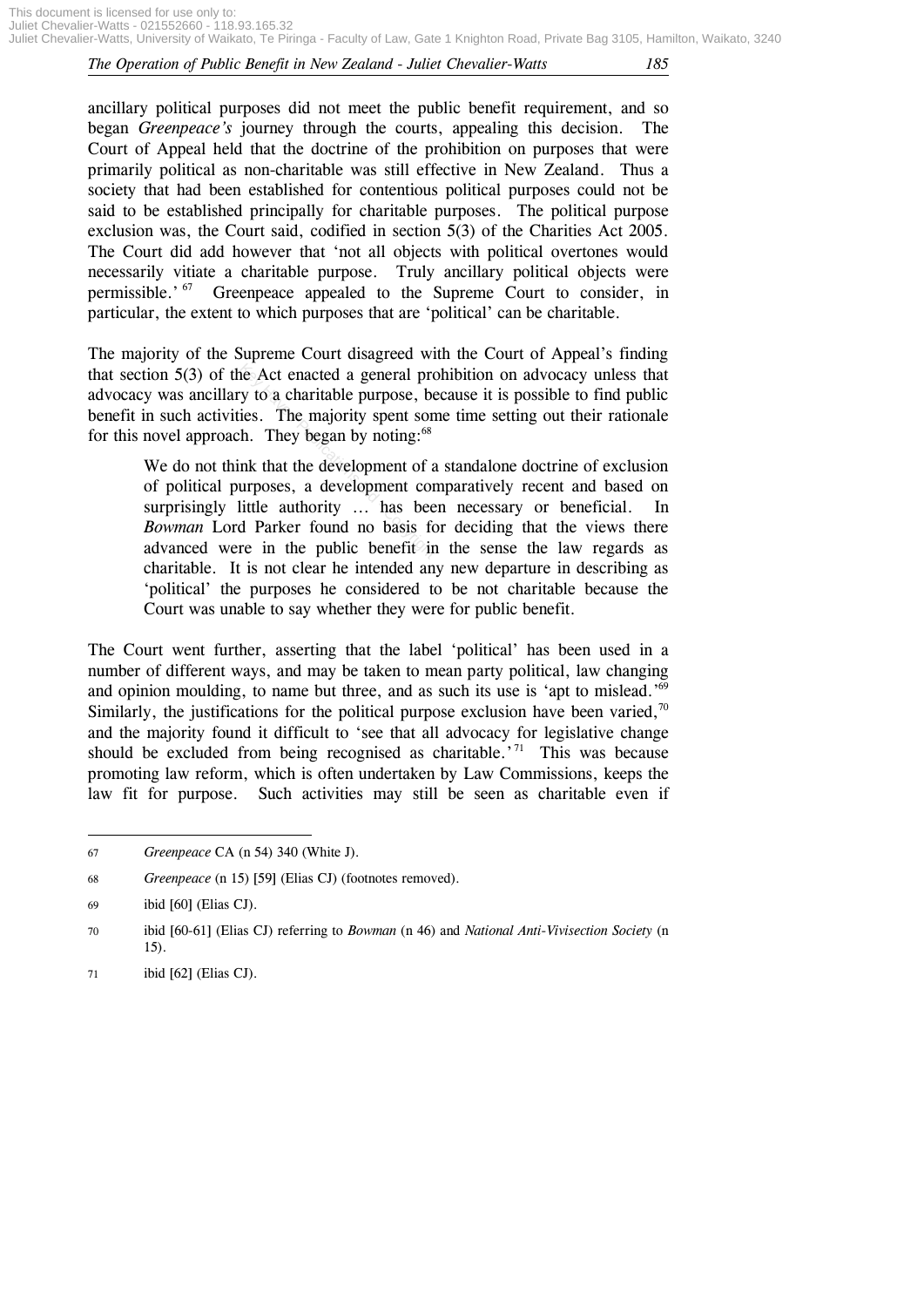undertaken by private organisations because this type of advocacy 'may well constitute in itself a public good which is analogous to other good works within the sense the law considers charitable.<sup>72</sup> In other words, public benefit may be found in some types of political activities, which would thus render a total exclusion on political purposes as being charitable, untenable. Indeed, the majority asserted that some 'ends of public benefit of the sort the law has recognised as charitable may require creation of a climate of observance or constituency for change in law or administrative policies.<sup>73</sup> To state that promotion of change in law is not charitable because courts must accept the status quo of the law is irreconcilable with various authorities, 'which make it clear that the law of charities changes in response to change in social conditions.<sup>74</sup>

Indeed, concluding that a purpose is 'political' or 'advocacy' actually 'obscures proper focus on whether a purpose is charitable within the sense used by the law.'<sup>75</sup> As a result, new social circumstances 'may throw up new need for philanthropy which is properly to be treated as charitable.<sup>76</sup> An example of this can be found in the case of *Latimer*, as discussed earlier. Clearly public benefit was to be found in a contemporary situation not envisaged by the English courts. In reality, many issues that are deemed in the public interest, for instance, the protection of the environment and promotion of humans rights, and historically, the ending of slavery, have required 'broad based support and effort, including through the participatory processes set up by legislation<sup> $77$ </sup> in order to enable the assessment of public interest. Therefore, participating in political and legal processes may be charitable<sup>78</sup> because the public benefit may be grounded in such processes. efther a purpose is charitable, new social circumstances<br>s properly to be treated as c<br>case of *Latimer*, as discusse<br>contemporary situation not<br>es that are deemed in the<br>ironment and promotion of<br>the interval of the requi

The better approach therefore, in the opinion of the majority, is not to have a doctrine of exclusion of political purposes, but a recognition that a purpose that entails advocacy for change in the law is 'simply one facet of whether a purpose advances the public benefit in a way that is within the spirit and intendment of the statute of Elizabeth I.'79

**.** 

75 *Greenpeace* (n 15) [70] (Elias CJ).

78 ibid.

<sup>72</sup> ibid.

<sup>73</sup> ibid [64] (Elias CJ).

<sup>74</sup> ibid, referring to *Jackson v Phillips* (1867) 96 Mass 539, 14 Allen 539 (Mass SC) and Charities Act 2006 (UK), s 2(2)(h). The 2006 Act to which the majority refers has been replaced by the consolidating Charities Act 2011.

<sup>76</sup> ibid.

<sup>77</sup> ibid [71] (Elias CJ).

<sup>79</sup> ibid [72] (Elias CJ) citing LA Sheridan, 'Charitable Causes, Political Purposes and Involvement' (1980) 2 The Philanthropist 5, 16.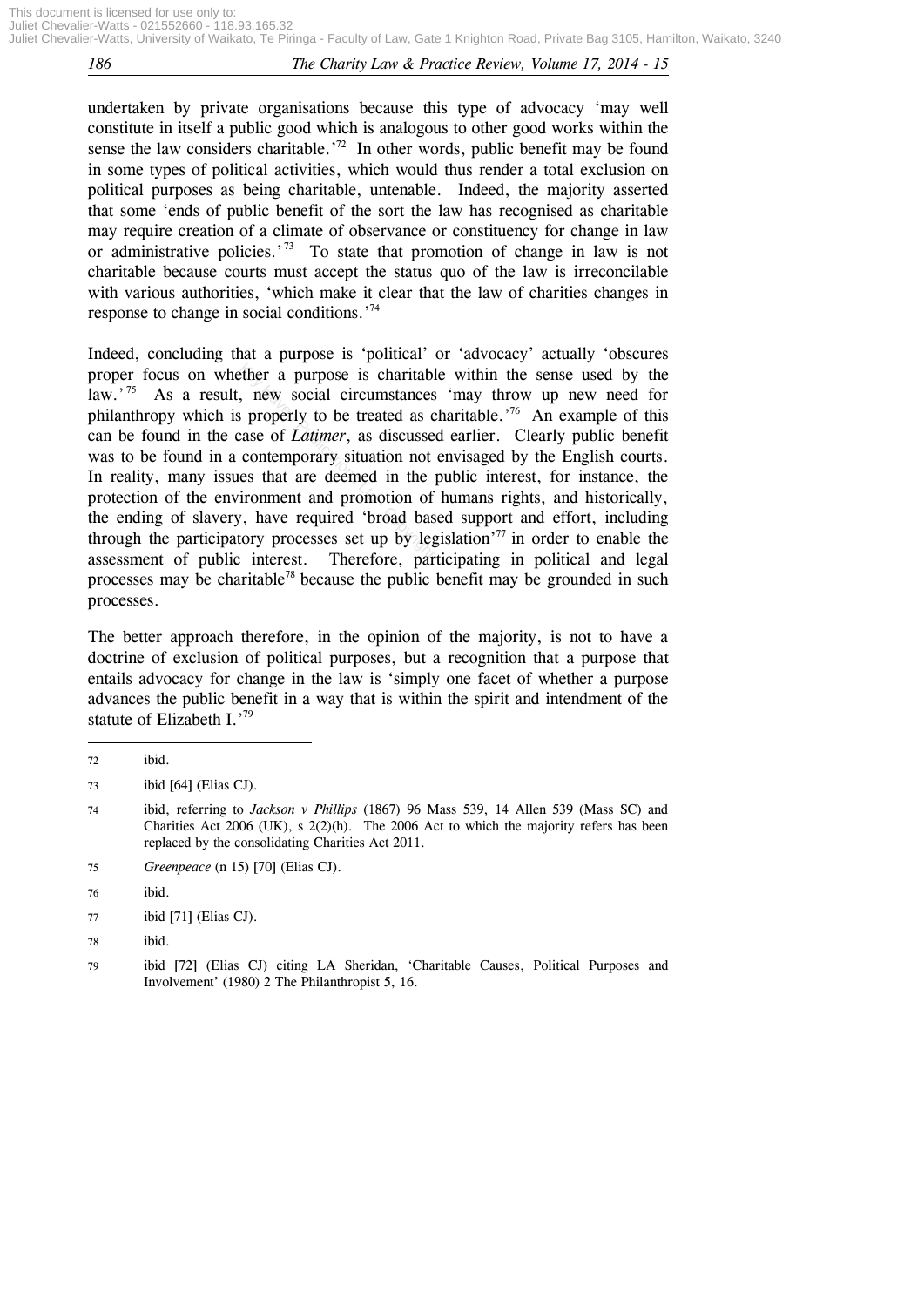This document is licensed for use only to: Juliet Chevalier-Watts - 021552660 - 118.93.165.32 Juliet Chevalier-Watts, University of Waikato, Te Piringa - Faculty of Law, Gate 1 Knighton Road, Private Bag 3105, Hamilton, Waikato, 3240

#### *The Operation of Public Benefit in New Zealand - Juliet Chevalier-Watts 187*

Of course, not all advancement of causes will be charitable, because it will not be possible to ascertain the public benefit from the views being promoted, but this does not justify 'a rule that all non-ancillary advocacy is properly characterised as non-charitable.' 80 Therefore the majority agreed with the dissenting view of Keifel J in *Aid/Watch* that charitable and political purposes are not mutually exclusive,<sup>81</sup> because the public benefit may be found in such political purposes, and societal changes and needs may require certain political activities to be undertaken to ensure that the law is fit for purpose. This means therefore that the majority of the Supreme Court departed from the Court of Appeal's view regarding the codification of the political purpose doctrine in section 5 of the Charities Act 2005. In other words, the majority confirmed that section 5 does not enact a political purpose exclusion with the exemption if political purposes are no more than ancillary. Instead, it provides an exemption for non-charitable activities that are ancillary. In other words, section 5(3) is generally applicable to all ancillary purposes, and 'advocacy' is given only as an illustration.<sup>82</sup>

What this means therefore for New Zealand jurisprudence, in relation to the political purpose doctrine, is very important. New Zealand has stepped away from the English approach and is now more closely aligned with its Tasman cousin, Australia, in its approach, as we saw from the *Aid/Watch* decision. New Zealand has removed the previous blanket rule against political purposes as being charitable and further, has stated that political purposes and charitable purposes are not mutually exclusive, therefore, non-ancillary political purposes may be charitable. However, this is not at the expense of public benefit. There is still a continued requirement for organisations to show that the political purposes meet the requisite public benefit requirement. Some political purposes will have tangible public benefit, and those might include environmental or human rights purposes, thus it is likely that such political purposes will meet the public benefit test. Equally so, this does of course mean however that it may be difficult to find the public benefit in, for instance, partisan views or promoting specific beliefs. As a result, those purposes will not be charitable. Of course, a political purpose that is not in the public benefit that is ancillary to a charitable purpose will not immediately negate the charitable purpose, because section 5(3) permits ancillary non-charitable objects. words, section 5(3) is genacy' is given only as an illust<br>erefore for New Zealand j<br>erefore for New Zealand j<br>rine, is very important. New<br>and is now more closely<br>pach, as we saw from the Au<br>ious blanket rule against poli

So the Supreme Court case of *Greenpeace* decision has had a twofold effect. Firstly, it has enabled the public benefit to be recognised in political activities, where appropriate, which reflects the ability of charity law to respond to

**<sup>.</sup>** 80 ibid [74] (Elias CJ).

<sup>81</sup> ibid.

<sup>82</sup> ibid [57-58] (Elias CJ).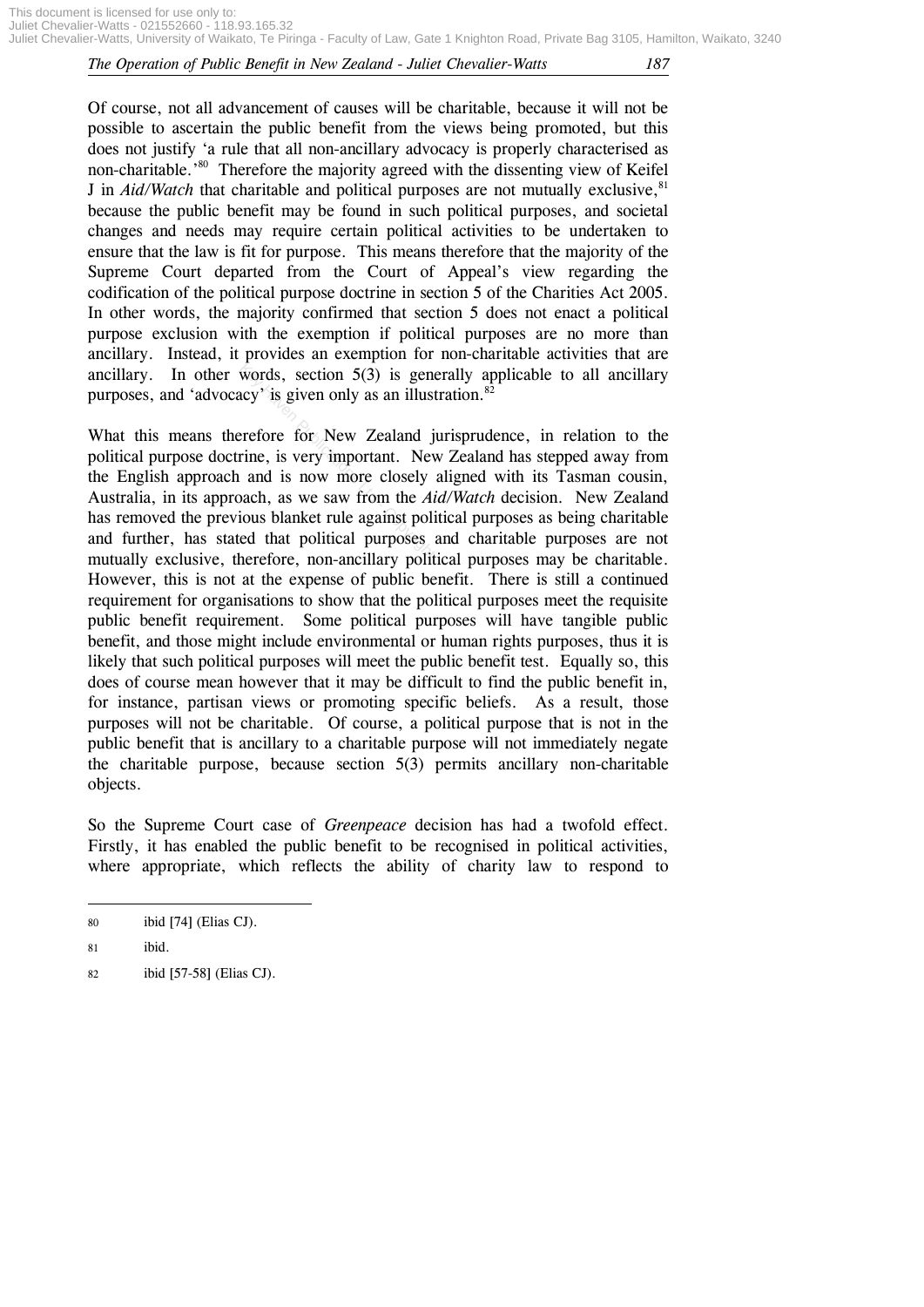contemporary society needs, as has always been recognised. Thus charity law's innate flexibility is fully illustrated in this decision. Secondly, this decision will not lead to an influx of entities suddenly being able to take advantage of the blanket ruling being extinguished. New Zealand is still very clear that public benefit is a well-established rule and it must be met, according to charity law requirements.<sup>83</sup> The *Greenpeace* case therefore reflects both a sea change in the concept of political purposes and public benefit, and an entrenchment of the requirement of public benefit, making it a very important decision within the field of charity law. It will provide some much needed clarity regarding political purposes whilst ensuring that the public benefit requirement is still at the forefront of entities' thoughts when engaging in political activities for hoped-for charitable purposes.

However, the notion of public benefit within political purposes may not always be relatively straightforward to ascertain because a Court may not always be able to determine the benefit of campaigning for a change. Similarly, the finding of public benefit within the head of advancement of religion can also be said to be fraught with difficulties. This is because such benefits will, inevitably, be nebulous and intangible. This has not, however, precluded the New Zealand courts from tackling such challenging matters, and indeed, one recent decision, that of *Liberty Trust v Charities Commission*, <sup>84</sup> reflects some unique approaches to public benefit in this area of charity law. of public benefit within politicary<br>vard to ascertain because a v<br>t of campaigning for a character of the head of advancement of<br>ties. This is because sue<br>ble. This has not, howev<br>such challenging matters, a<br>v Charities C

#### *Public Benefit and Advancement of Religion*

**.** 

Prior to considering the approach of the Court in *Liberty Trust*, it is worthwhile just taking some time to consider the earlier case of *Presbyterian Church of New Zealand Beneficiary Fund v Commissioner of Inland Revenue*. <sup>85</sup> This is because the Court carefully considered the issue of public benefit and religion, and it was later asserted that the findings were at 'the outermost limits of the existing doctrine.' <sup>86</sup> *Liberty Trust* appears to have extended that doctrine of public benefit and the advancement of religion 'beyond the realms envisioned', <sup>87</sup> thus reflecting

<sup>83</sup> Ian Gault and Rebecca Rose 'Supreme Court declares charities can be 'political' but no watershed decision' Bell Gully August 2014: www.bellgully.com/resources/resource.03812.asp

<sup>84</sup> *Liberty Trust v Charities Commission* [2011] 3 NZLR 68.

<sup>85</sup> *Presbyterian Church of New Zealand Beneficiary Fund v Commissioner of Inland Revenue* [1994] 3 NZLR 363 (HC).

<sup>86</sup> *Hester v Commissioner of Inland Revenue* [2005] 2 NZLR 172 (CA) [11] (Hammond J).

<sup>87</sup> Juliet Chevalier-Watts, 'Charitable Trusts and the Advancement of Religion: On a Whim and a Prayer?' (2012) 43 Victoria University of Wellington Law Review 403, 419.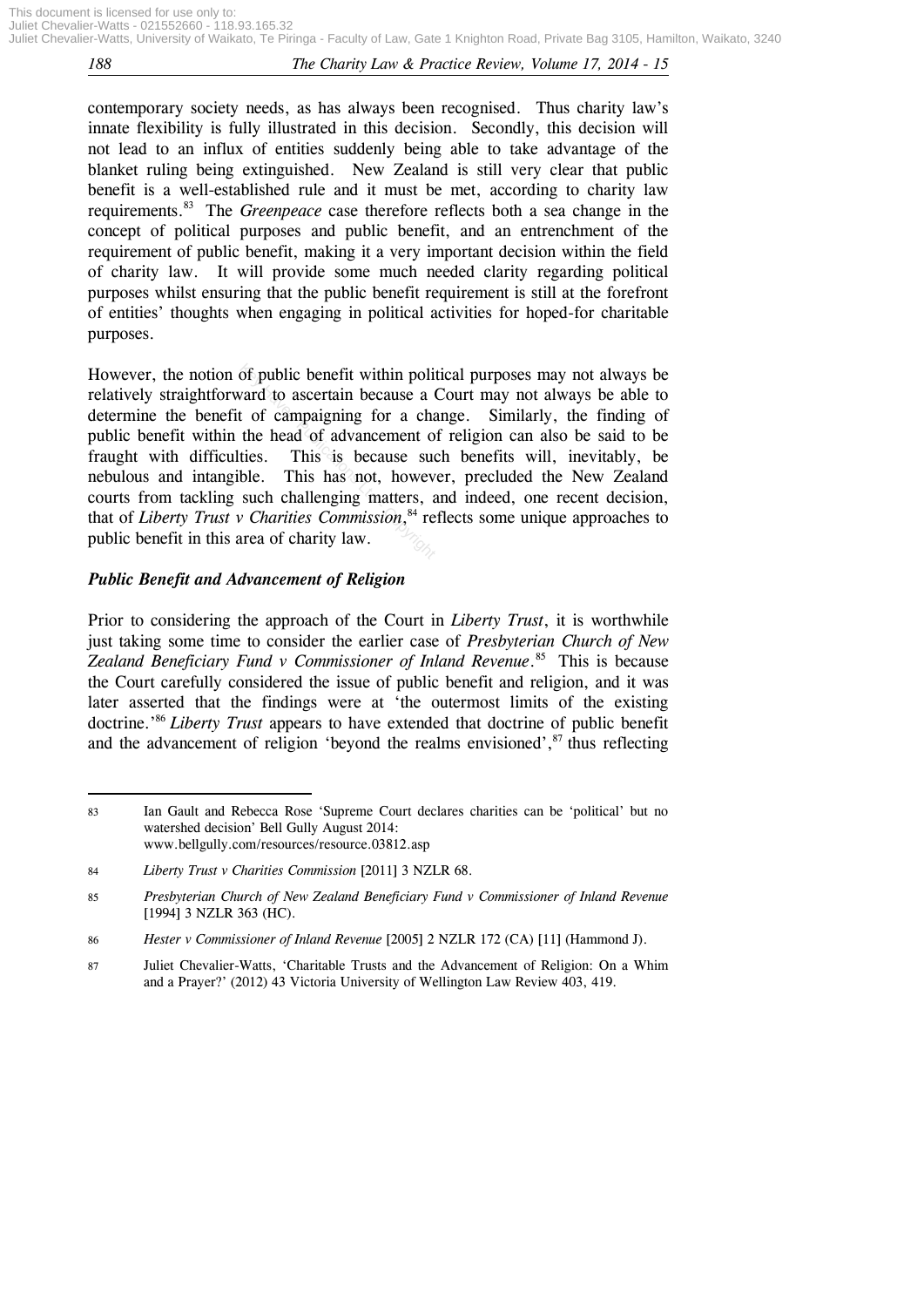New Zealand's, arguably, progressive approach to addressing contemporary charity law issues.

In the case of *Presbyterian Church of New Zealand Beneficiary Fund*, the question for the Court was whether there was sufficient public benefit in a beneficiary fund for retired ministers of the Church; the fund fell within the category of superannuation funds. In answer to this question, the Court asserted that retired ministers were in fact an integral part of the structure and workings of a church, and in fact, without their presence, churches would cease to exist. Thus without the lifetime financial benefit and security offered as part of this fund, then minsters would not have been induced to take up their calling.<sup>88</sup> Therefore it was evident to the Court that the fund 'has as its object the overall financial protection of the clergy' <sup>89</sup> of this church, which reflects the public benefit of this fund. It was argued that the private benefit of this fund outweighed any possible public benefit, but the Court responded to this by stating:<sup>90</sup>

The cohesive quality of a retirement fund for persons undertaking a lifetime commitment in circumstances of financial sacrifice for the advancement of religion deprive this Fund of a predominantly private or individual nature. Exercit of this fund outweind to this by stating:<sup>90</sup><br>
Exercise 4 of this by stating:<sup>90</sup><br>
Equality of a retirement 1<br>
mitment in circumstances<br>
of religion deprive this Furnure.<br>
Neverall public benefit defeated<br>
ore than

In other words, the overall public benefit defeated any notion of private benefit to the ministers being more than ancillary because of the overarching purpose of the fund. The important point, inter alia, which can be taken from this case is the purpose of the financial benefit. So in recognising that ministers were a fundamental part of the functioning and structure of the church, without which the church would likely cease those functions, and that the financial benefits were an incentive to take up their ministerial duties, thus enabling the church to function, the public benefit was not rebutted. However, as will be recalled, the Court of Appeal in *Hester v Commissioner of Inland Revenue* asserted that this case was 'very much at the outer limits of the existing doctrine' <sup>91</sup> and was found to be charitable because of the primary purpose of the fund. It was apparent that such an assertion was indeed in the contemplation of Mallon J in *Liberty Trust*, where, again, financial benefit was at issue in relation to advancement of religion. However, whilst her Honour noted the cautions in *Hester* against extending the bounds of doctrine and public policy in relation to charity law and the advancement of religion, it might be said that such cautions were set to one side.

**.** 88 *Presbyterian Church* (n 85) 372 (Heron J).

<sup>89</sup> ibid 375 (Heron J).

<sup>90</sup> ibid 376 (Heron J).

<sup>91</sup> *Hester* (n 86) [11] (Hammond J).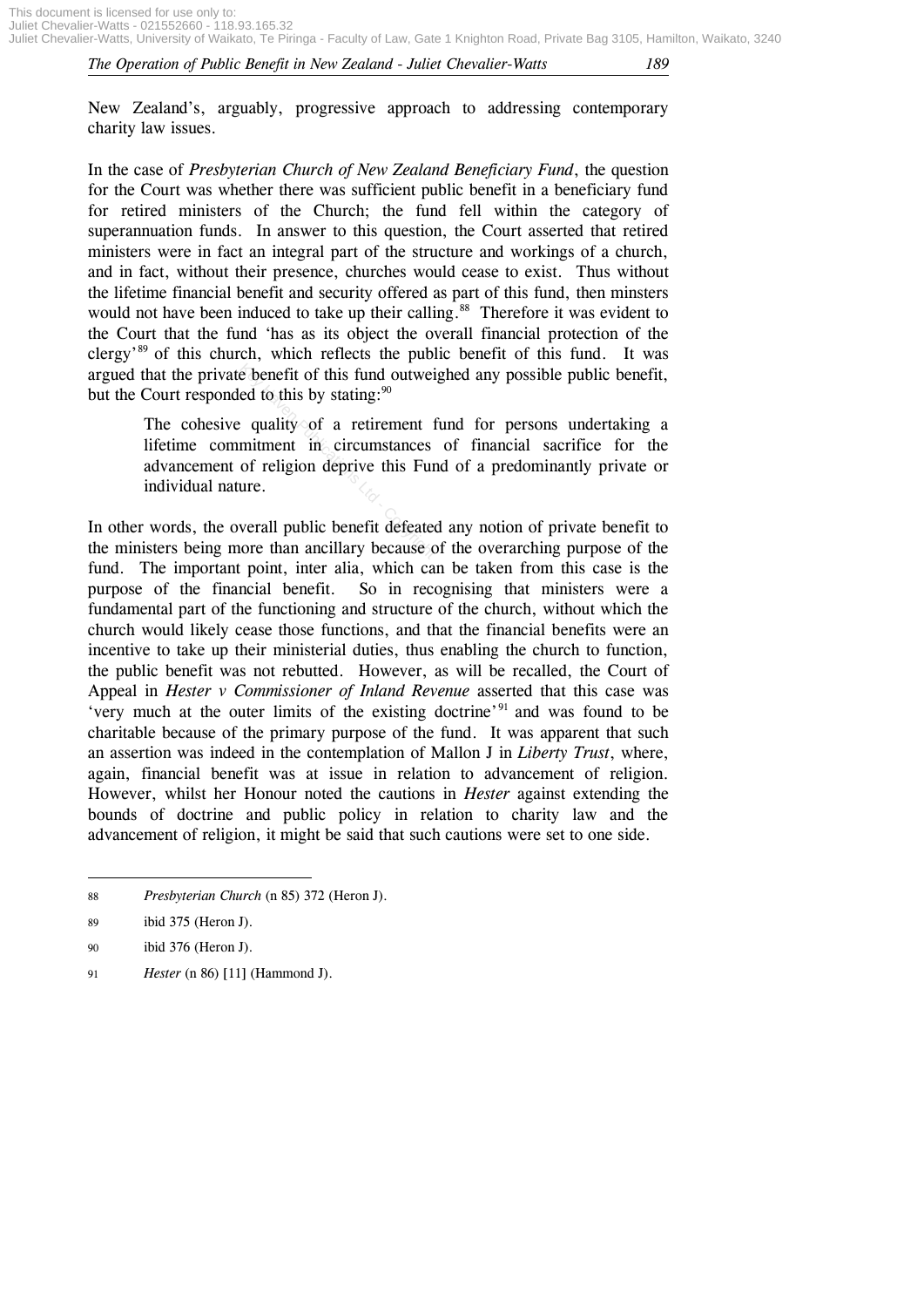Liberty Trust was a registered entity under the Charities Act 2005, and its main activity was the provision of a mortgage lending scheme, which was funded largely by donations, which then provided interest free loans to donors and others. The Charities Commission, as it was then, reviewed its charitable status, and decided to remove the Trust from the register. The Trust appealed that decision. The Commission asserted, inter alia, that the main purpose of the Trust, via its lending scheme, was to provide private benefits for its members, therefore it was not exclusively charitable. The starting point is that the presumption of the public benefit under this head of charity, which: $92$ 

… reflects the court's reluctance to enter into questions concerning the comparative worth of different religions, and also the view that religion itself commonly generates benefit to the public.

However, whilst that is the starting point, 'it remains for the court to be satisfied that the gift satisfies the public benefit requirement.<sup>93</sup> The presumption will be rebutted, and the public benefit will have to be expressly shown if: $94$ 

… there is evidence that the purpose is subversive of all morality, or it is a new belief system, or if there has been public concern expressed about the organisation carrying out the particular purpose, or if it is focused too narrowly on its adherents. is the starting point, 'it ren<br>the public benefit requirem<br>ic benefit will have to be explidence that the purpose is su<br>idence that the purpose is su<br>stem, or if there has been pure and the particular<br>ts adherents.

Mallon J found that the scheme itself did advance religion, so therefore the starting point was the presumption of public benefit, in other words, whether the purpose of the lending scheme conferred a public benefit. There was no question that the scheme breached public policy, or that it was contrary to Christian or biblical principles, rather the issue was whether it conferred a private benefit, as opposed to a public benefit. If one returns for a moment to that very issue, as expressed earlier, in the *Presbyterian Church* case, it can be seen that the private benefit received by the ministers as a result of the fund was 'so deeply ingrained in the overall context of the Church that the public benefit could not exist without the private benefit.' 95 Conversely, in the *Liberty Trust* case, the purpose of the lending scheme was to alleviate financial hardship, with the hope that Christianity would be expounded as a result of the relief of such hardships. New Zealand case law has already established that purposes must be more than hopeful, no matter how laudable. In other words, the public benefit must not be too remote. In this context, those that benefit from the lending scheme in *Liberty Trust* are unburdened of financial worries, and it is hoped that they will then be of greater

**.** 

<sup>92</sup> *Liberty Trust* (n 84) [99] (Mallon J) citing Gino Dal Pont (n 1) 166.

<sup>93</sup> ibid [100] (Mallon J).

<sup>94</sup> ibid.

<sup>95</sup> Chevalier-Watts (n 87) 420.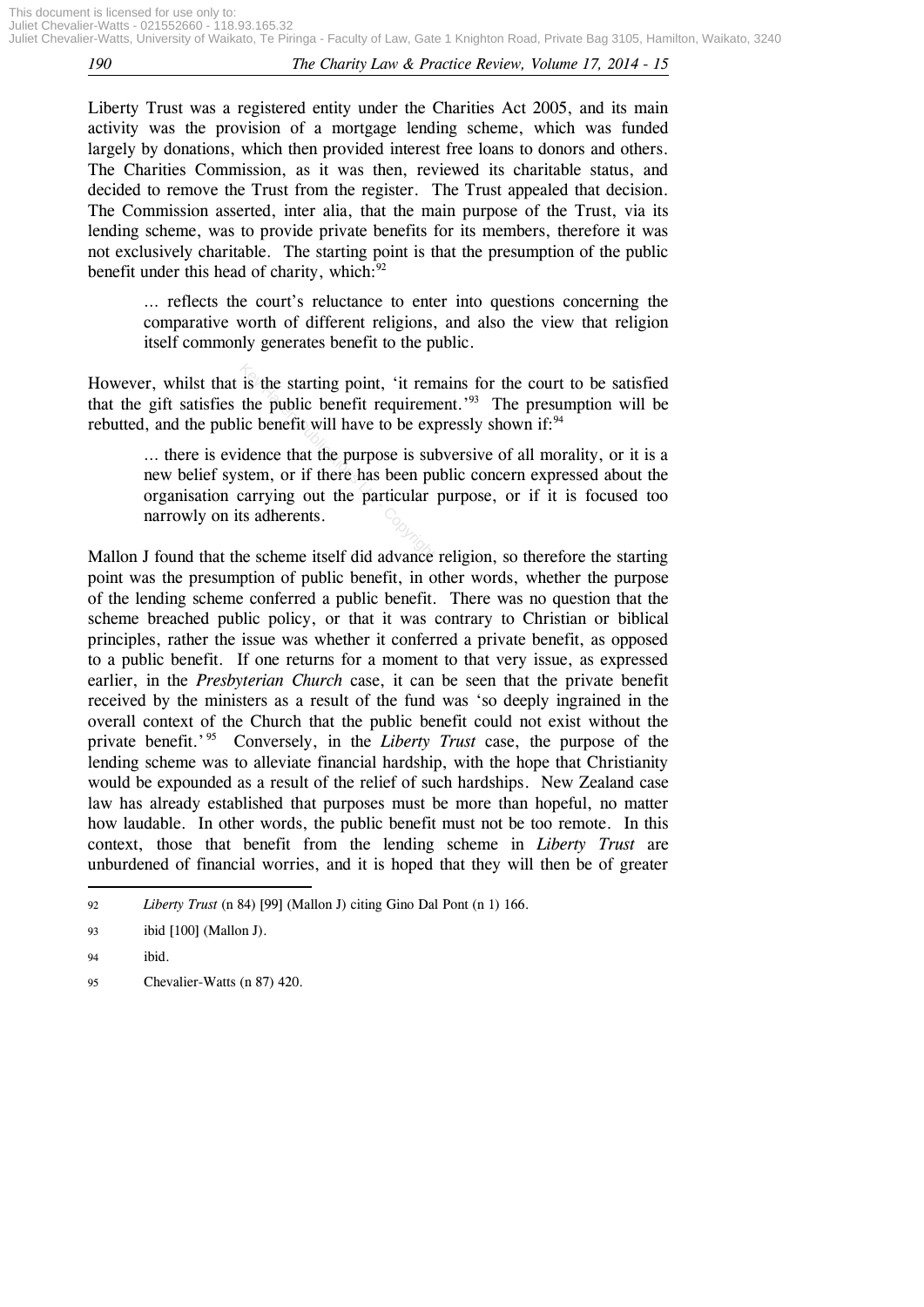This document is licensed for use only to: Juliet Chevalier-Watts - 021552660 - 118.93.165.32 Juliet Chevalier-Watts, University of Waikato, Te Piringa - Faculty of Law, Gate 1 Knighton Road, Private Bag 3105, Hamilton, Waikato, 3240

#### *The Operation of Public Benefit in New Zealand - Juliet Chevalier-Watts 191*

service to God. Mallon J asserted that such private benefits are 'seen as part of living as a Christian',  $96$  thus the public benefit was not too remote. It is respectfully submitted however that this was a very generous interpretation of the ethos of public benefit, and contrary to the notion that public benefit should be more than a hopeful outcome. Indeed, as Mallon J pointed out, the presumption of public benefit will be rebutted if 'it is focused too narrowly on its adherents.<sup>'97</sup> It is not explained how those who obtain a loan will then propagate the Will of God, or sustain and increase religious beliefs when the loan is repaid. Further, it is not clear that all loans are in fact repaid, as only a limited survey has been undertaken by the Trust. As it stands, on the evidence, it is not clear that the private benefits are indeed an incidental part of the purpose of the Trust.

It is further submitted that that the relationship between the church and those receiving the benefits from the Liberty Trust can be distinguished from the ministers in the *Presbyterian Church* case because the two churches closely associated with the Liberty Trust would not fail as a result of the Liberty Trust no longer making available its lending scheme. The churches are independent of the Trust, which is a further indication that the private benefit is not negated. Whilst it is acknowledged that *Presbyterian Church* was not discussed in *Liberty Trust*, it is submitted that the principles espoused in that case are entirely pertinent to the arguments set out in this article in relation to public benefit. Regardless however of the arguments against this scheme being of public benefit, Mallon J was clear that the mortgage lending scheme was a public example of 'what is intended to be a Christian approach to money and part of propagating the Christian faith<sup>198</sup> and that the private benefit was 'part and parcel of Christian living.'<sup>99</sup> So from the Liberty Trust<br>
Substrations Church case between Church case between the substration of fail a<br>
ple its lending scheme. The<br>
her indication that the priva<br>
at *Presbyterian Church* was<br>
principles espoused in th

This case therefore reflects the New Zealand courts' ability to address challenging contemporary charity law issues. Whilst 'a mass in a church may have more ready acceptance as being of a religious nature and for religious purposes<sup>, 100</sup> than a mortgage lending scheme, the reasoning of the Court in *Liberty Trust* are logical and detailed as to why such a scheme does have public benefit, albeit in a controversial context.

What this case may also reflect is the implicit recognition of the doctrine of benignant construction, which may derive from jurisprudence relating to the validity of charitable bequests, although it is argued that it is equally applicable in

1

100 ibid [122] (Mallon J).

<sup>96</sup> *Liberty Trust* (n 84) [113] (Mallon J).

<sup>97</sup> ibid [99] (Mallon J) citing Gino Dal Pont (n 1) 166; see also Chevalier-Watts (n 87) 413.

<sup>98</sup> ibid [122] (Mallon J).

<sup>99</sup> ibid [121] (Mallon J).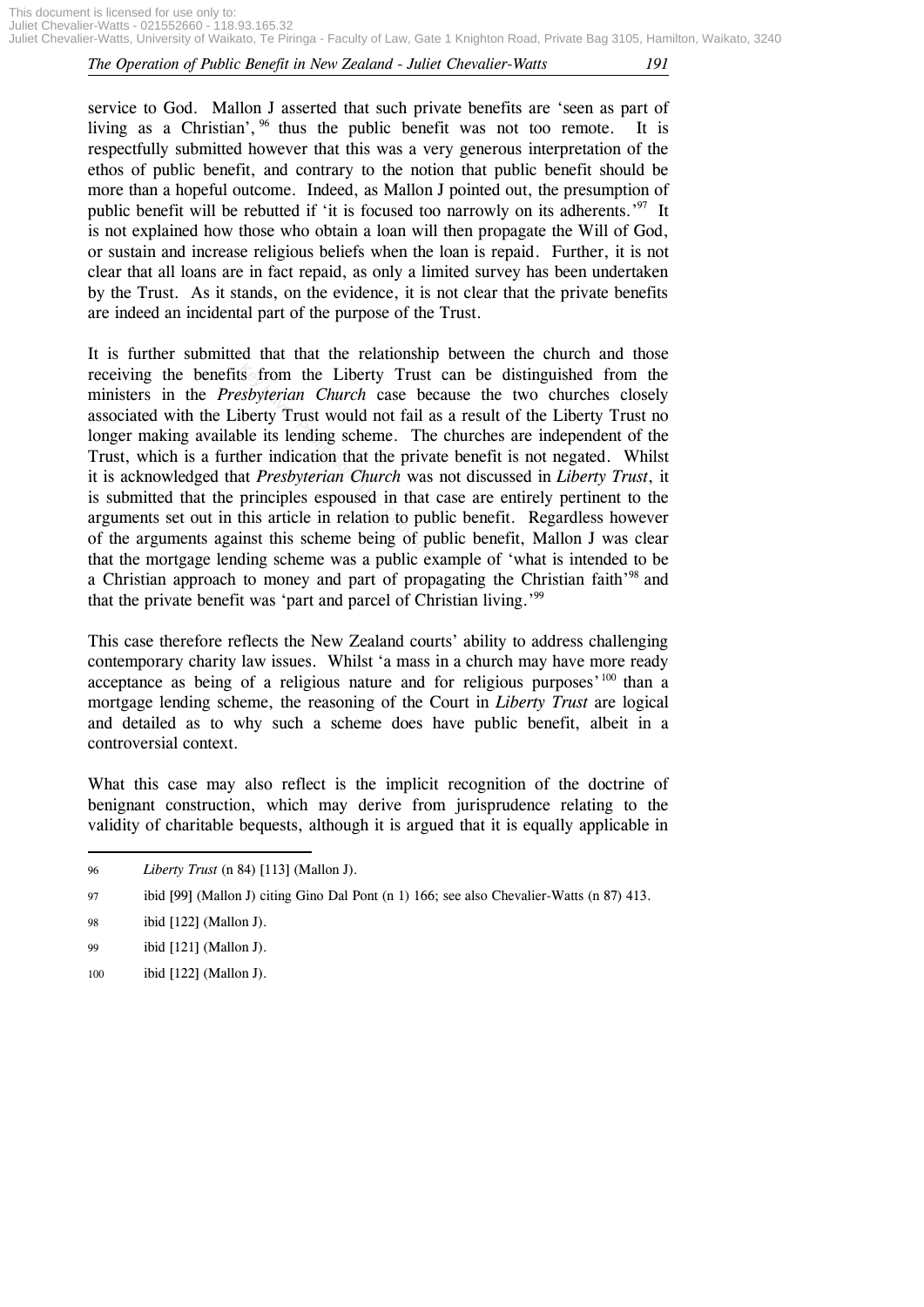charity law generally<sup>101</sup>. The notion being that where it is not necessarily clear as to whether purposes of an entity are charitable from the constituting documents, then reference may be made not only to the expressed objects, but also to the activities. As a result, it is argued that construction of constituting documents should be carried out benignly. In applying this doctrine to the *Liberty Trust* case, it could be argued that the objects and documents of the Trust may not express clearly the exact methods of spreading the religious method, but in looking at their activities and objects overall, the Court has looked benignly at the intentions, thus recognising the charitable purpose in them. Therefore, wherein there is doubt as to the balance of the private and public benefit, the Court has found that the overriding public benefit was intended, thus finding the purposes to be exclusively charitable.

#### **Conclusion**

**.** 

This article began with the assertion that New Zealand does not shy away from addressing fully, and answering, challenging charity law questions as a response to changing societal needs, and it ends with declaring that the cases and arguments that are set out in this article affirm that assertion. The case of *Latimer* reflects the Court's ability to recognise the validity of indigenous peoples' needs with regard to resolving historical grievances, which benefits all of New Zealand. This case therefore firmly stepped aside from colonial ties that were no longer appropriate in this contemporary context as the finding of public benefit was of fundamental importance to Aotearoa in the context of the Waitangi Tribunal, thus ensuring that bygone disputes be given an opportunity to be settled. The cases of *Greenpeace* and *Liberty Trust* equally apply historical doctrines in contemporary contexts. Firstly, in *Greenpeace*, the realities of the benefits of political activities in a charitable context were fully recognised, illustrating New Zealand's capacity to identify some of the inherent values of political activities and thus ensuring that such activities can be beneficial to charity, which also ensured that the doctrine of public benefit was fully acknowledged. Secondly, biblical financial issues in *Liberty Trust* are given a modern day interpretation, which can be seen as relevant in today's world by acknowledging how public benefit can be recognised in a contemporary manner.  $k_{\text{max}}$ <br>  $k_{\text{max}}$ <br>  $k_{\text{max}}$ <br>  $k_{\text{max}}$ <br>  $k_{\text{max}}$  and it ends with declari<br>
article affirm that assertion.<br>
Signise the validity of indigen<br>
generievances, which benefits and aside from colonial ties f

Therefore the operation of the doctrine of public benefit in New Zealand illustrates how charity law is fit for purpose, even with the pressures of current day issues, and whilst some decisions may be controversial, or, prima facie, difficult to reconcile, this does not detract from their importance in the jurisprudence of public

<sup>101</sup> Susan Barker, 'The Myth of Charitable Activities'[2014] New Zealand Law Journal September 307.